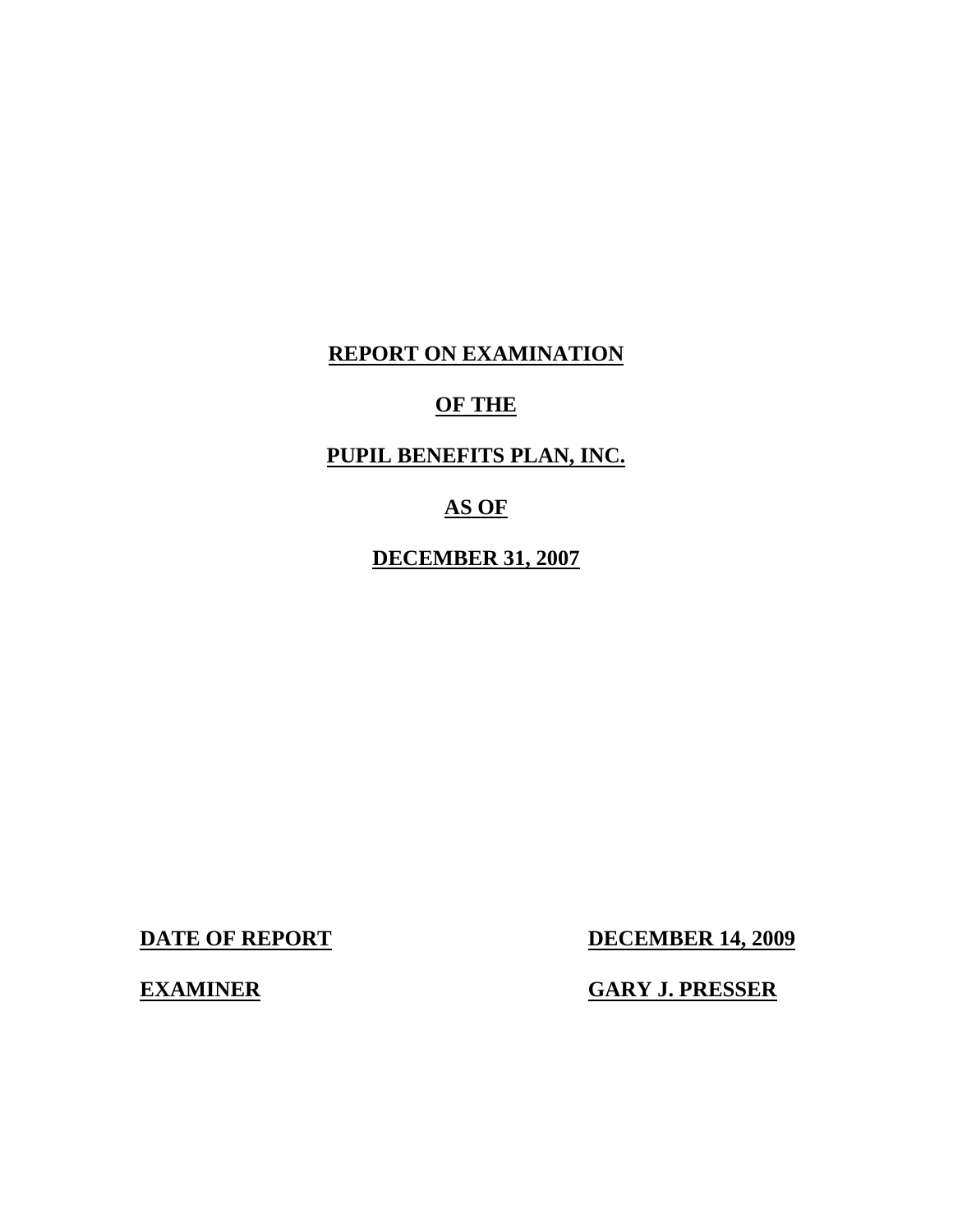# **TABLE OF CONTENTS** TABLE OF CONTENTS<br>ITEM NO. **PAGE NO.**

# **ITEM NO.**

| 1. | Scope of examination                                                                                                                                                                                         | $\overline{2}$                     |
|----|--------------------------------------------------------------------------------------------------------------------------------------------------------------------------------------------------------------|------------------------------------|
| 2. | Executive summary                                                                                                                                                                                            | 3                                  |
| 3. | Description of the Plan                                                                                                                                                                                      | 3                                  |
|    | A. Management and controls<br>B. Territory and plan of operation<br>C. Reinsurance<br>D. Significant operating ratios<br>E. Limitation of expenses<br>F. Approval of investments<br>G. CPA contracted duties | 4<br>8<br>9<br>9<br>10<br>11<br>12 |
| 4. | <b>Financial Statements</b>                                                                                                                                                                                  | 14                                 |
|    | A. Balance sheet<br>B. Statement of revenue, expenses and capital and<br>surplus                                                                                                                             | 14<br>15                           |
| 5. | Claims unpaid                                                                                                                                                                                                | 16                                 |
| 6. | Market conduct activities                                                                                                                                                                                    | 17                                 |
|    | A. Claims processing<br>B. Explanation of benefits statements                                                                                                                                                | 17<br>19                           |
| 7. | Compliance with prior report on examination                                                                                                                                                                  | 22                                 |
| 8. | Summary of comments and recommendations                                                                                                                                                                      | 25                                 |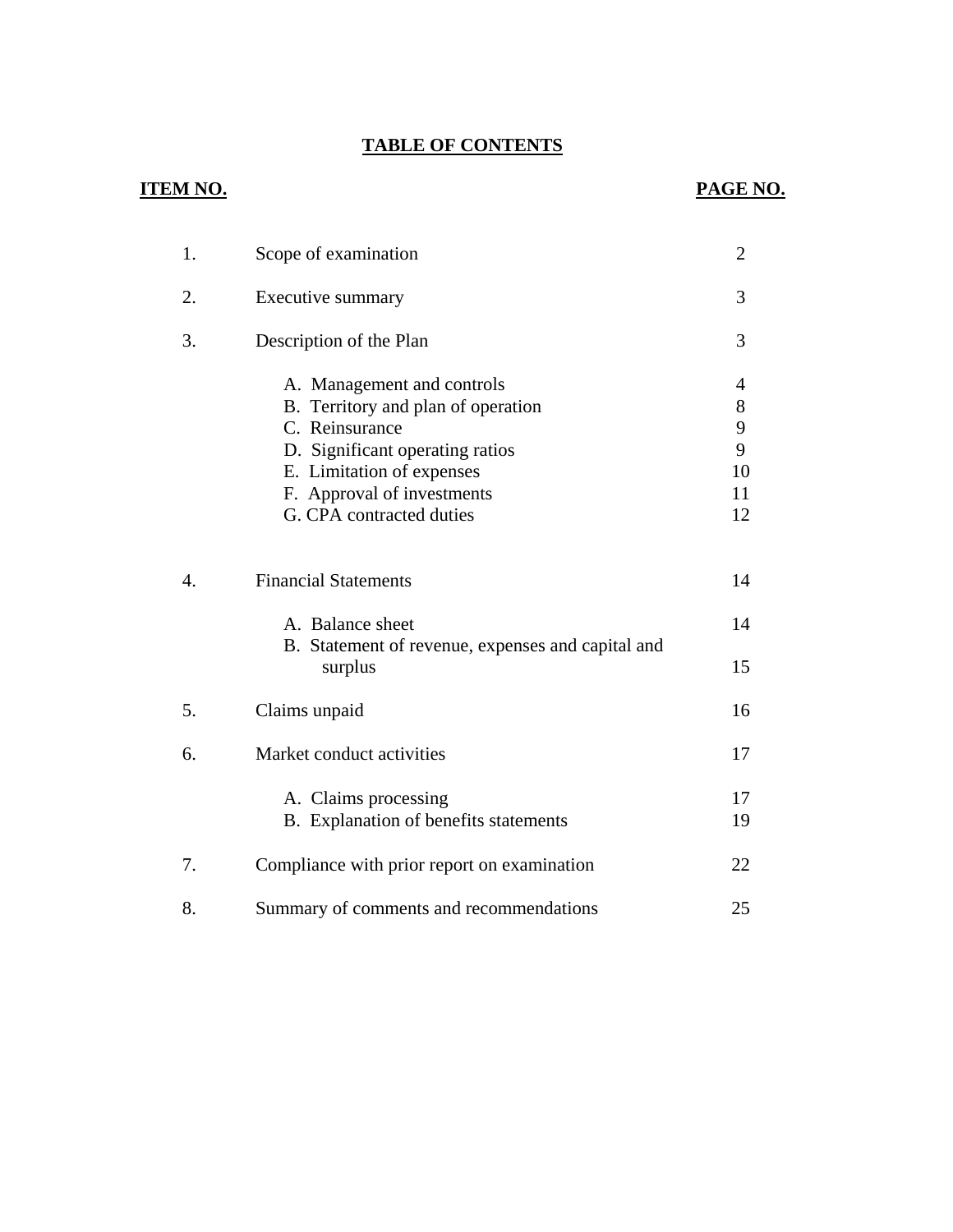

STATE OF NEW YORK INSURANCE DEPARTMENT 25 BEAVER STREET NEW YORK, NEW YORK 10004

David A. Paterson James J. Wrynn

Governor **Governor** Superintendent Superintendent Superintendent Superintendent Superintendent Superintendent Superintendent Superintendent Superintendent Superintendent Superintendent Superintendent Superintendent Superin

December 14, 2009

Honorable James J. Wrynn Superintendent of Insurance Albany, New York 12257

Sir:

Pursuant to the provisions of the New York Insurance Law, and acting in accordance with the instructions contained in Appointment No. 22748, dated February 5, 2008, attached hereto, I have made an examination into the condition and affairs of Pupil Benefits Plan, Inc., a not-for-profit corporation licensed pursuant to Article 43 of the New York Insurance Law, as of December 31, 2007 and respectfully submit the following report thereon.

The examination was conducted at the Plan's home office located at 101 Dutch Meadows Lane, Glenville, New York 12302.

Whenever the designation, "the Plan" appears herein, without qualification, it should be understood to indicate Pupil Benefits Plan, Inc.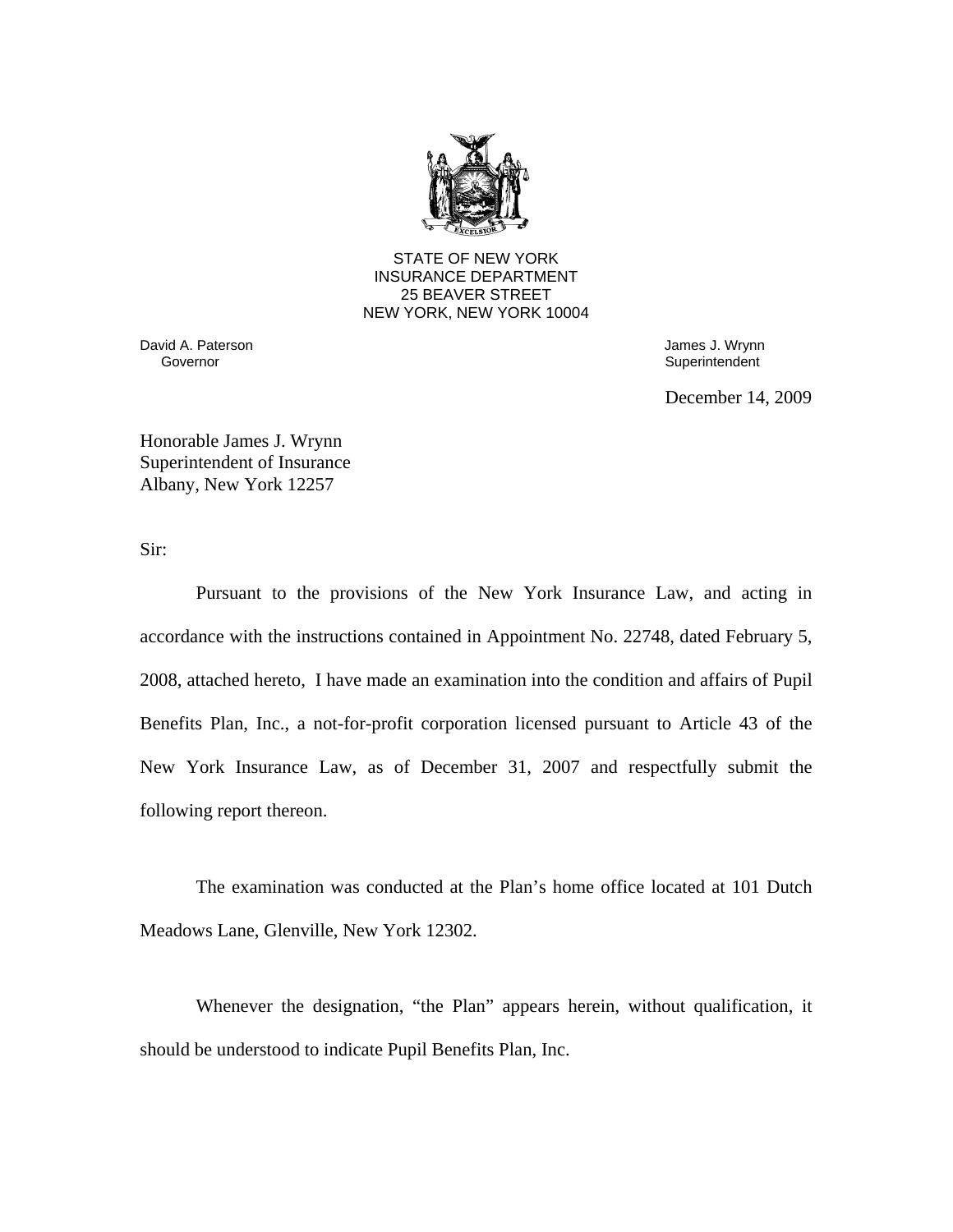#### **1. SCOPE OF EXAMINATION**

The previous examination was conducted as of December 31, 2003. This examination covered the four-year period from January 1, 2004 through December 31, 2007. Transactions occurring subsequent to this period were reviewed where deemed appropriate by the examiner.

The examination comprised a verification of assets and liabilities as of December 31, 2007, in accordance with Statutory Accounting Principles as adopted by this Department, a review of income and disbursements deemed necessary to accomplish such verification and, to the extent considered appropriate, utilized work performed by the Plan's independent certified public accountants. A review or audit was also made of the following items as called for in the *Examiners Handbook of the National Association of Insurance Commissioners* (NAIC):

> History of the Plan Management and controls Corporate records Fidelity bonds and other insurance Officers' and employees' welfare and pension plans Territory and plan of operation Growth of the Plan Loss experience Accounts and records Market conduct activities

A review was also made to ascertain what action was taken by the Plan with regard to comments and recommendations in the prior report on examination.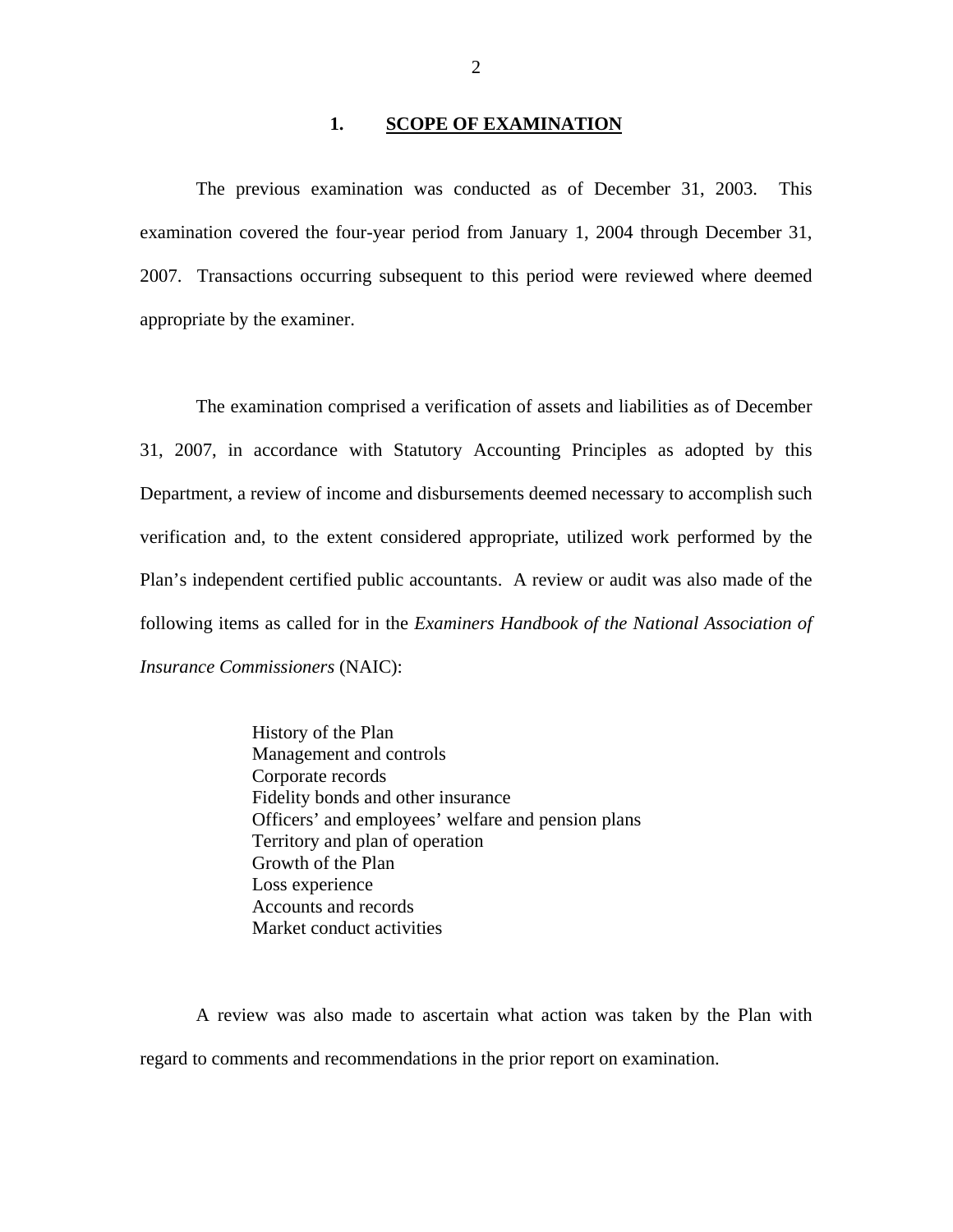<span id="page-4-0"></span>This report on examination is confined to financial statements and comments on those matters which involve departures from laws, regulations or rules, or which are deemed to require explanation or description.

#### **2. EXECUTIVE SUMMARY**

- The Plan failed to comply with the maximum administrative expense limitation prescribed by Section 4309(a)(2) of the New York Insurance Law. A similar finding was included in the prior report on examination**.**
- The Plan issued explanation of benefits statements (EOBs) which did not contain all of the requisite information prescribed by Section 3234 of the New York Insurance Law. A similar finding was included in the prior report on examination.

#### **3. DESCRIPTION OF THE PLAN**

Pupil Benefits Plan, Inc. is a medical expense indemnity corporation, organized under Article 43 of the New York Insurance Law. It commenced business on July 18, 1941.

During the examination period, the Plan incorrectly reported on the Jurat Page of statements filed with the Department that the Plan was incorporated and commenced business on July 1, 1941.

It is recommended that the Plan report the proper date of its incorporation and commencement of business within its future statutory filings with this Department.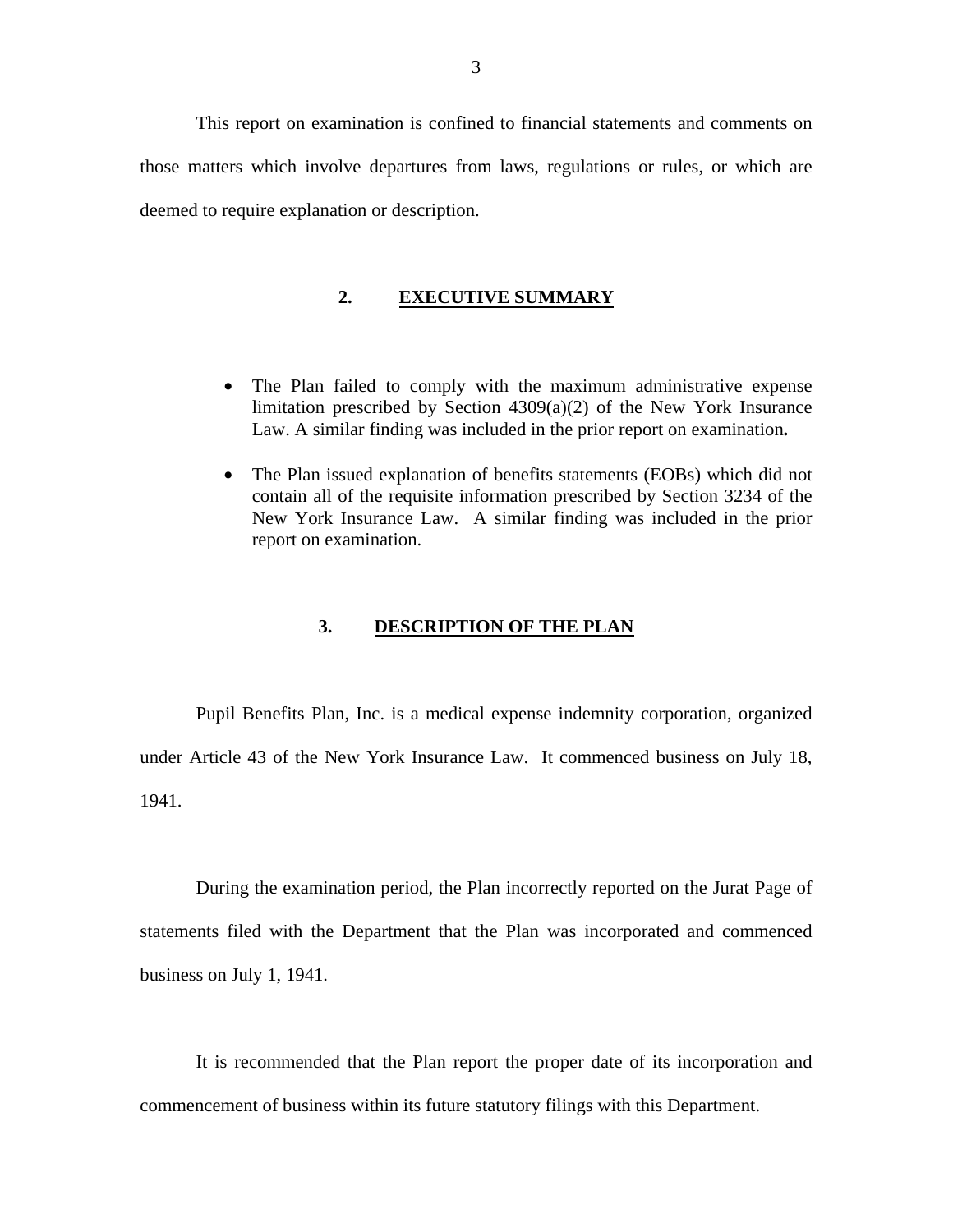# <span id="page-5-0"></span>A. Management and Controls

Pursuant to the Plan's charter and by-laws, management of the Plan is vested in a board consisting of twenty-four members, who are elected annually.

The board meets at least once during each calendar year in accordance with its by-laws.

The directors of the Plan, as of December 31, 2007, were as follows:

| Name and Residence                             | <b>Principal Business Affiliation</b>                                          |
|------------------------------------------------|--------------------------------------------------------------------------------|
| <b>Provider Representatives</b>                |                                                                                |
| Donald W. Henline, M. D.<br>Potsdam, New York  | Orthopedic Surgeon                                                             |
| Frank Segretto, M. D.<br>Ronkonkoma, New York  | Orthopedic Surgeon                                                             |
| Lawrence Wiesner, M.D.<br>Binghamton, New York | Orthopedic Surgeon                                                             |
| <b>Public Representatives</b>                  |                                                                                |
| David Civale, D.C.<br>Scotia, New York         | Chiropractor                                                                   |
| Scott Dinse, P.T.<br>Wilson, New York          | Director of Physical Therapy & Athletic<br>Training,<br>University of Buffalo. |
| Daniel MacGregor,<br>North Warren, New York    | Retired Superintendent,<br>North Warren Central School District                |
| Name and Residence                             | <b>Principal Business Affiliation</b>                                          |
| Steven O'Shea,<br>Bethlehem, New York          | Assistant Superintendent,<br><b>Bethlehem Central School District</b>          |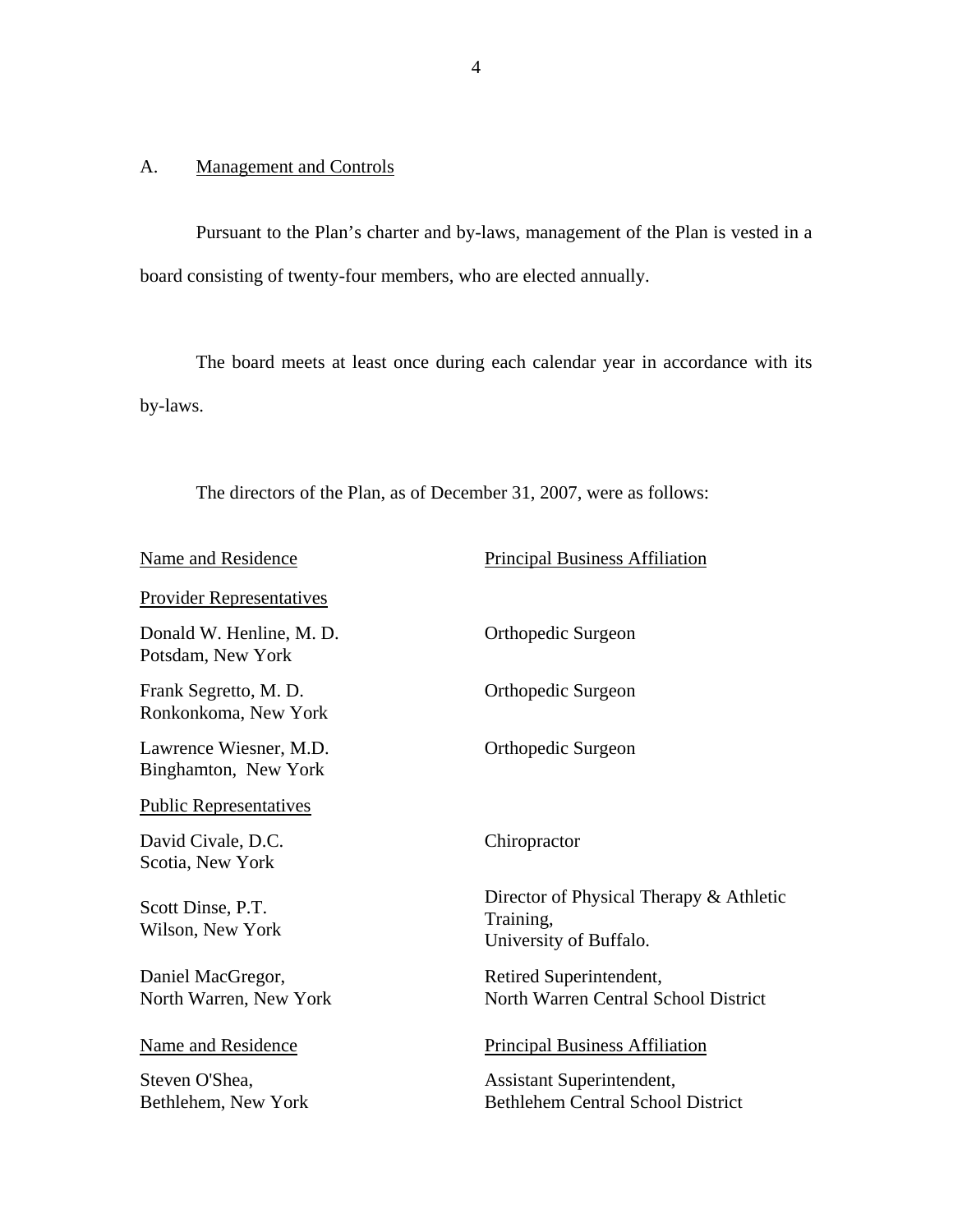Michael Picciano, Retired Superintendant,

Virginia Plaisted, D.D.S. Dentist Delmar, New York

Dale Schumacher, Retired Superintendent,

Subscriber Representatives

Thomas Heinzelman, and a settlement of the Athletic Director,

Douglas Kenyon Executive Director,

Michael Marcelle, Superintendent,

Michael McCarthy, Secretary, Mechanicville, New York Pupil Benefits Plan, Inc.

Clifford Moses, Superintendent,

Weedsport, New York Weedsport Central School District

Whitney Point, New York Whitney Point Central School District

Martha Slack, Retired Athletic Director, Massena, NY Massena Central School District

John Wells,  $\qquad \qquad$  Athletic Director, Camden, NY Camden Central School District

David Alena, and a settlement of the Assistant Superintendent, Lyons, New York Lyons Central School District

Richard Freyman, Assistant Superintendent, Bronxville, New York Bronxville Union Free School District

Hudson Falls, New York Hudson Falls Central School District

Glen Falls, New York **New York State Public High School** Athletic Association, Section II

Scotia - Glenville, New York Scotia-Glenville Central School District

Galway, New York Galway Central School District

Dean Veenof, Past (Former) President, Gilbertsville, New York **New York State Public High School** Athletic Association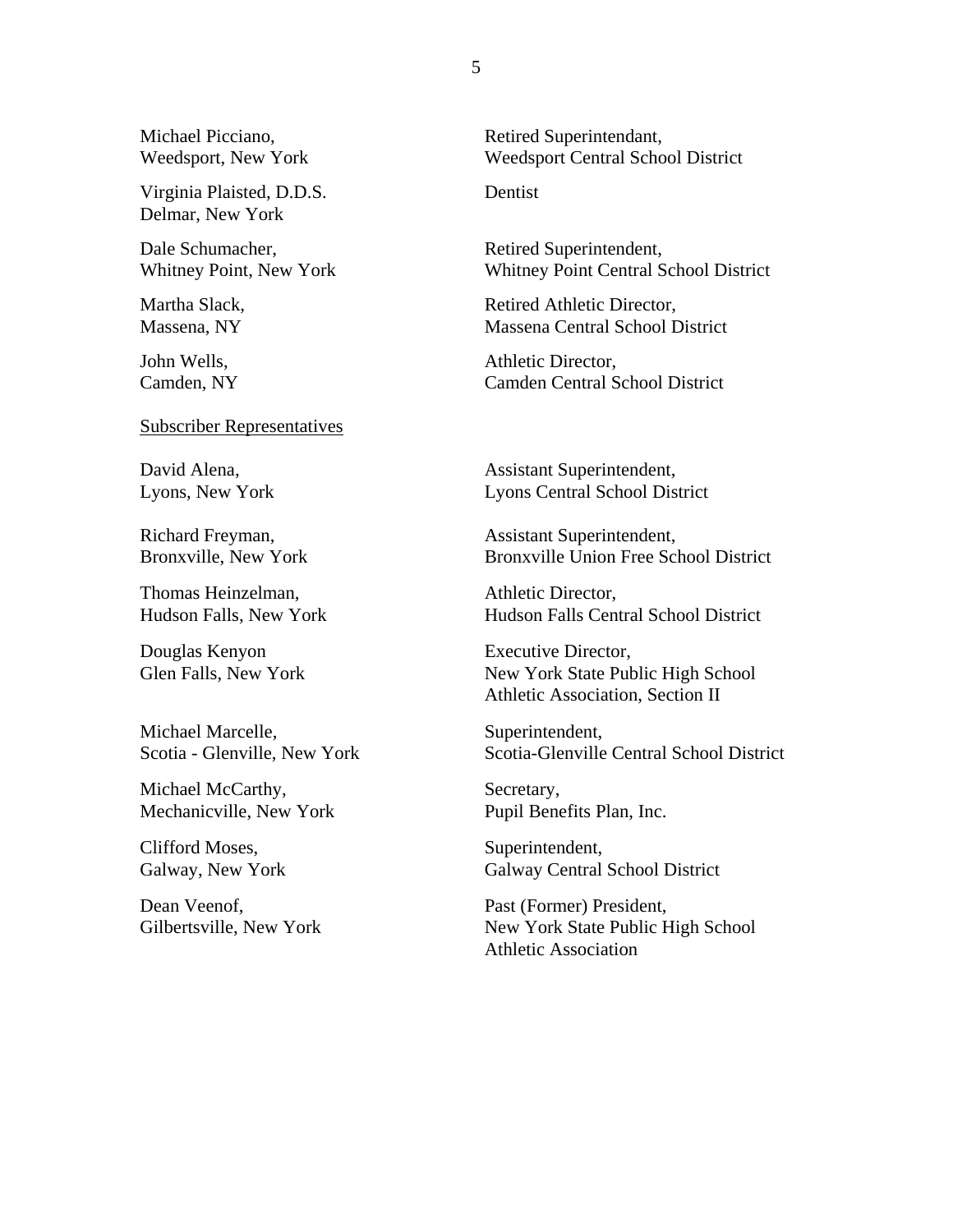| Name and Residence                               | <b>Principal Business Affiliation</b>                                                                |
|--------------------------------------------------|------------------------------------------------------------------------------------------------------|
| W. Bruce Wadkins, M.D.<br>New Rochelle, New York | Assistant Superintendent,<br><b>Briarcliff Manor Union Free School</b><br>District                   |
| Jonathan Whelan,<br>Johnstown, New York          | Superintendent,<br>Greater Johnstown Central School District                                         |
| <b>Theodore Woods</b><br>North Rose, New York    | Retired Executive Secretary,<br>New York State Public High School<br>Athletic Association, Section V |
| <b>Officer-Employee Representatives</b>          |                                                                                                      |
| Carol Rog.                                       | President.                                                                                           |

Barneveld, New York

President, Pupil Benefits Plan, Inc.

According to the Plan's by-laws, the majority of members of the board shall be designated representatives of the member schools of the New York State Public High School Athletic Association. The Plan's by-laws further state that at least one-fourth of the directors shall be persons other than physicians and/or dentists and at least one-fifth shall be physicians and/or dentists licensed to practice medicine in the state of New York.

Section  $4301(k)(1)$  of the New York Insurance Law states in part:

"…Not more than one-fifth of the directors of any such corporation shall be persons who are licensed to practice medicine in this state (other than physicians employed on a full-time basis in the fields of public health, public welfare, medical research or medical education…"

As noted above, the Plan's by-laws conflict with the above section of the New York Insurance Law.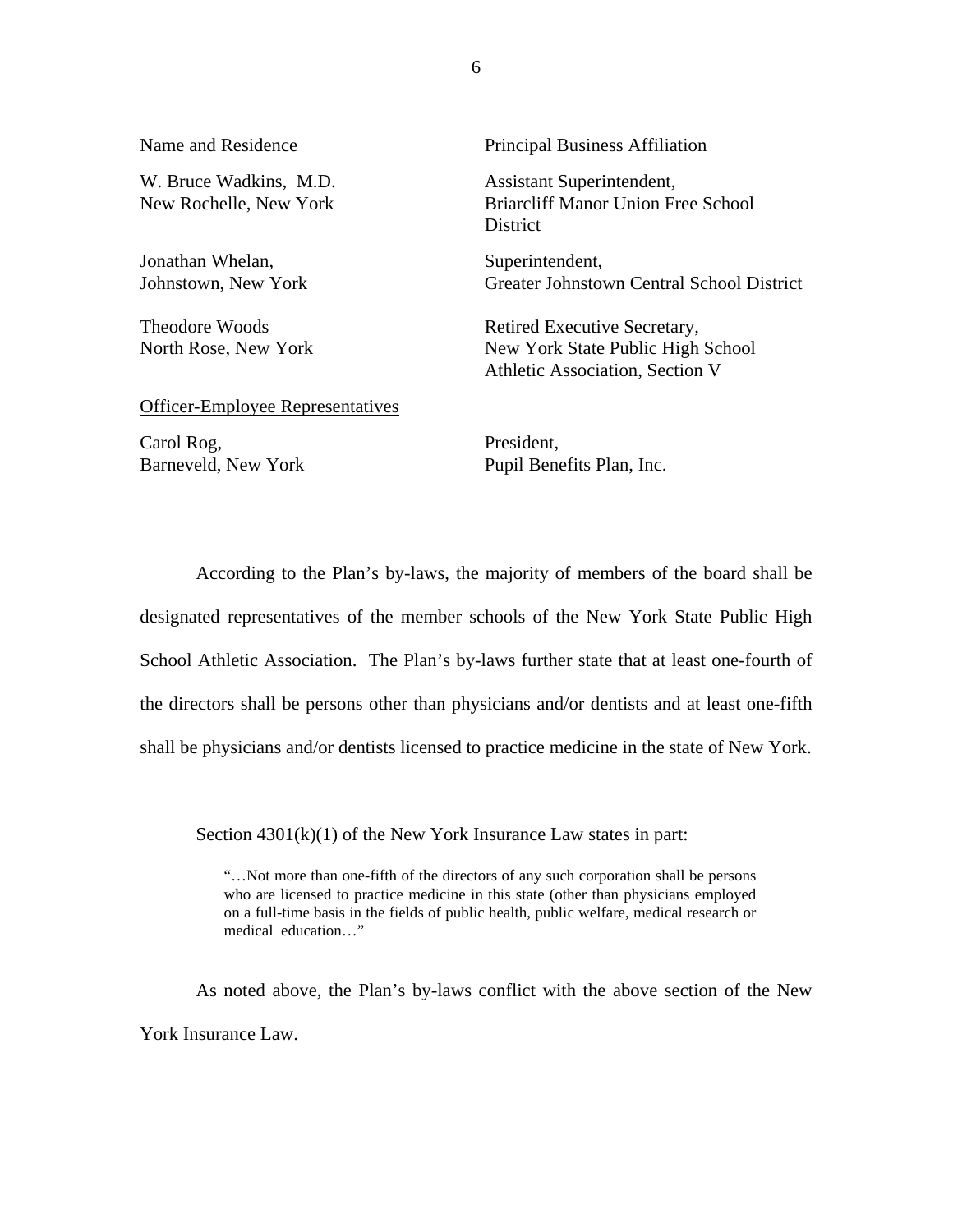It is recommended that the Plan amend its by-laws to reflect compliance with Section 4301(k)(1) of the New York Insurance Law.

It is further recommended that the Plan's board be constructed to comply with Section  $4301(k)(1)$  of the New York Insurance Law.

The minutes of all meetings of the board of directors and committees thereof held during the examination period were reviewed. All board and committee meetings held during the examination period were well attended with every member attending at least 50% of the meetings they were eligible to attend.

The principal officers of the Plan at December 31, 2007 were as follows:

Name Title

Carol Rog Daniel MacGregor Michael McCarthy Thomas McGuire

President Vice-President **Secretary** Treasurer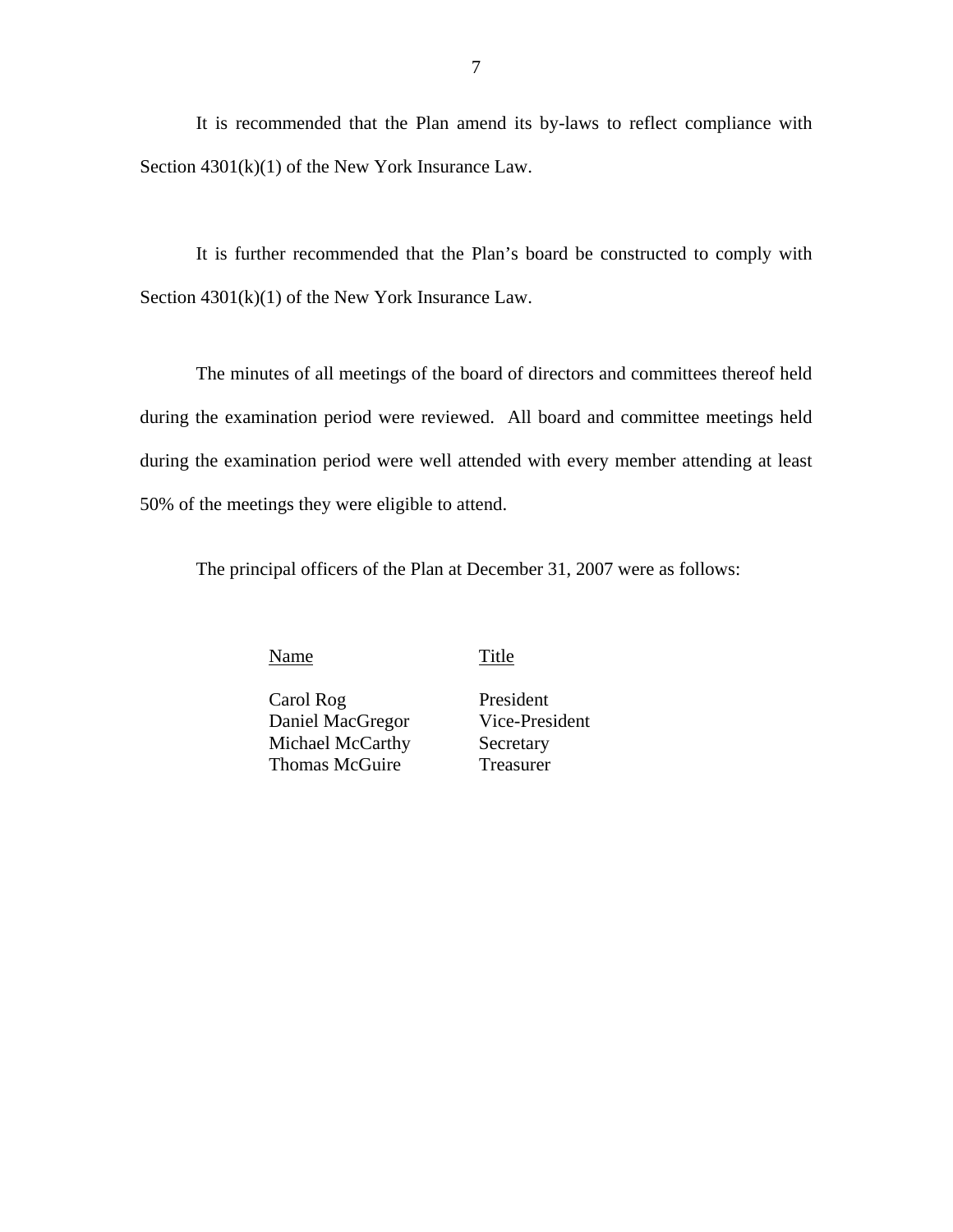#### B. Territory and Plan of Operation

The Plan is authorized to operate throughout New York State. All business is conducted from its home office in Glenville, New York.

The Plan provides medical, hospital and dental benefits for accidental bodily injuries sustained by elementary and high school students while engaging in school sponsored activities. Benefits under the Plan's policies are secondary; therefore, all other primary insurance policies must be exhausted before payment may be made by the Plan. The Plan's maximum exposure per injury is \$50,000.

Enrollment in the Plan is achieved by means of group contracts made with elementary, middle and high schools registered and approved by the Board of Regents of the State of New York. For the 2006/2007 school year, the Plan insured 357 schools with approximately 732,000 insured students. The table below indicates the direct premiums written during the examination period.

| Direct Premiums Written |
|-------------------------|
| \$3,350,399             |
| \$3,680,147             |
| \$4,096,405             |
| \$4,526,244             |
|                         |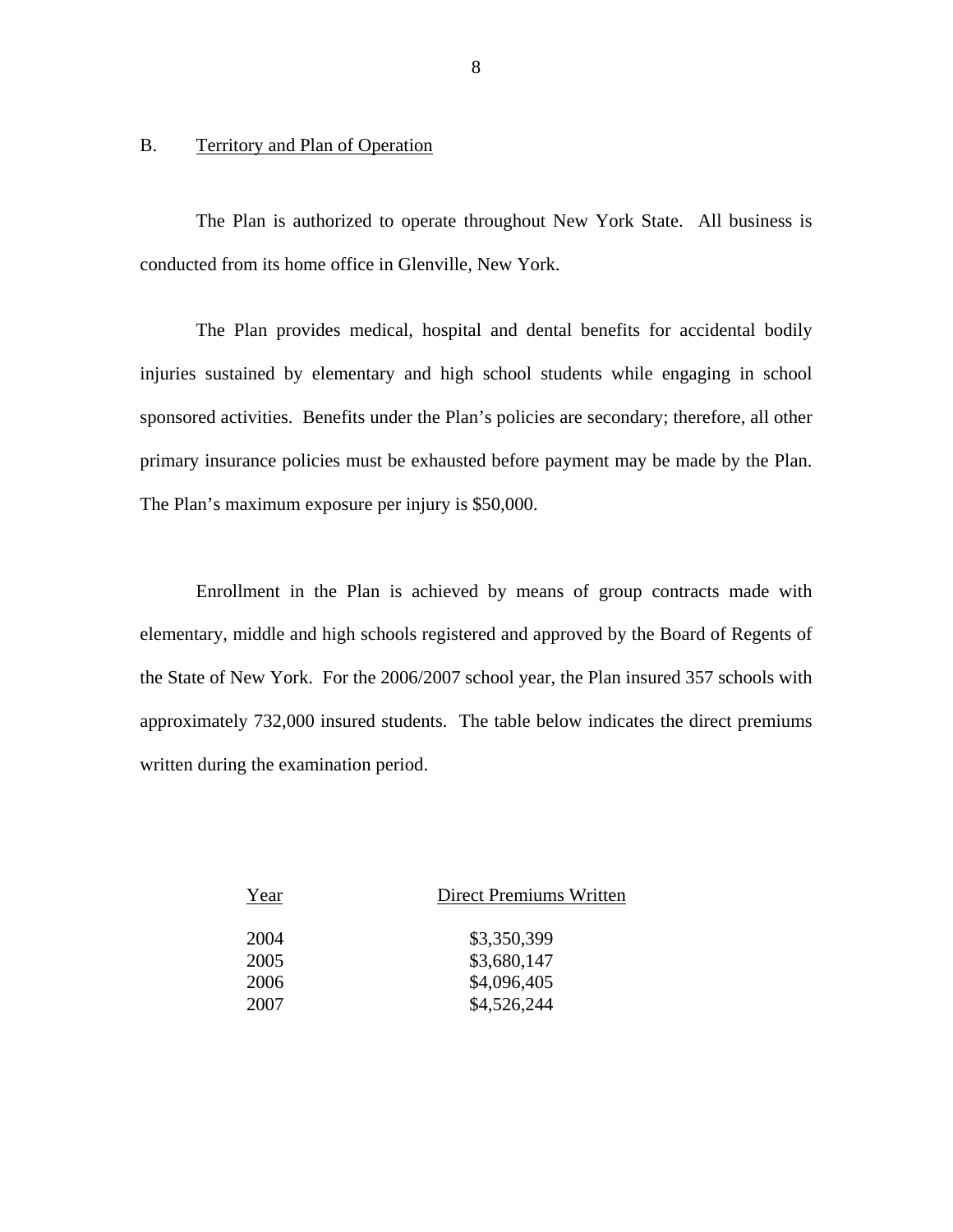# C. Reinsurance

The Plan did not maintain any reinsurance arrangements during the period under examination.

# D. Significant Operating Ratios

The following ratios have been computed as of December 31, 2007 based upon the results of this examination:

| Net premiums written (2007) to Surplus                                                | $2$ to $1$ |
|---------------------------------------------------------------------------------------|------------|
| Cash and invested assets to Unpaid claims                                             | 306.8%     |
| Surplus to Unpaid claims                                                              | 91.0%      |
| Claims and expenses paid to premiums written<br>for the year ending December 31, 2007 | 93.3%      |

The underwriting ratios presented below are on an earned-incurred basis and encompass the four year period covered by this examination:

|                                      | Amount       | Ratio    |
|--------------------------------------|--------------|----------|
| Claims incurred                      | \$13,991,206 | 89.38%   |
| Claims adjustment expenses incurred  | 1,199,323    | 7.66%    |
| Other underwriting expenses incurred | 2,354,938    | 15.04%   |
| Premium deficiency reserve           | 95,000       | 0.61%    |
| Net underwriting loss                | (1,987,272)  | (12.69%) |
| Premiums earned                      | 5.653,195    |          |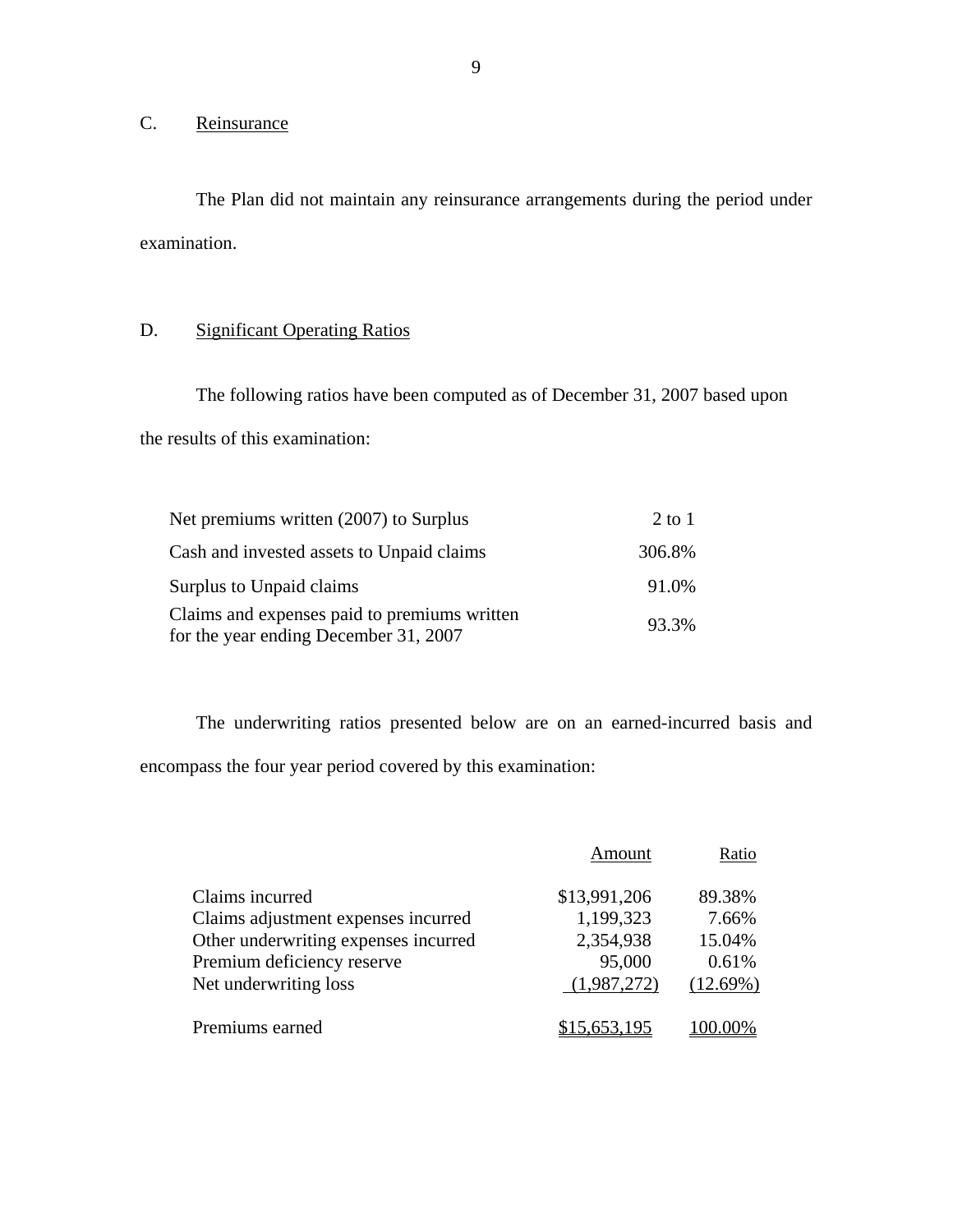#### <span id="page-11-0"></span>E. Limitation of Expenses

In accordance with the provisions of Section  $4309(a)(2)$  of the New York Insurance Law, the Plan's expenditures during any one year for expenses other than benefit payments made to or on behalf of persons covered under contracts issued by the Plan, are limited to 19% of its premiums received during such year.

Section 4309(a)(2) of the New York Insurance Law states in part:

 "No corporation subject to the provisions of this article shall, during any one year, disburse more than the percentages hereafter prescribed of the aggregate amount of the premiums received during such year as expenditures for expenses…twenty per centum reduced by one per centum for each five million dollars or fraction thereof above one million dollars of premiums received…"

The examination review revealed that the Plan's ratio of expenses paid to direct premiums written, for each of the four years under examination, was above the maximum ratio mandated by Section  $4309(a)(2)$  of the New York Insurance Law, as follows:

| Year | Direct<br>Premiums Written | <b>Expenses</b><br>Paid | Plan's<br><b>Expense</b><br>Ratio | Maximum Expense<br>Ratio per Section<br>4309(a)(2)<br>of the NYIL |
|------|----------------------------|-------------------------|-----------------------------------|-------------------------------------------------------------------|
| 2004 | \$3,350,399                | \$795,609               | 23.75%                            | 19%                                                               |
| 2005 | \$3,680,147                | \$803,180               | 21.82%                            | 19%                                                               |
| 2006 | \$4,096,405                | \$861,044               | 21.02%                            | 19%                                                               |
| 2007 | \$4,526,244                | \$1,094,428             | 24.18%                            | 19%                                                               |

It is recommended that the Plan comply with the requirements of Section  $4309(a)(2)$  of the New York Insurance Law relative to the limitation of expenses. A similar recommendation was included in the prior report on examination.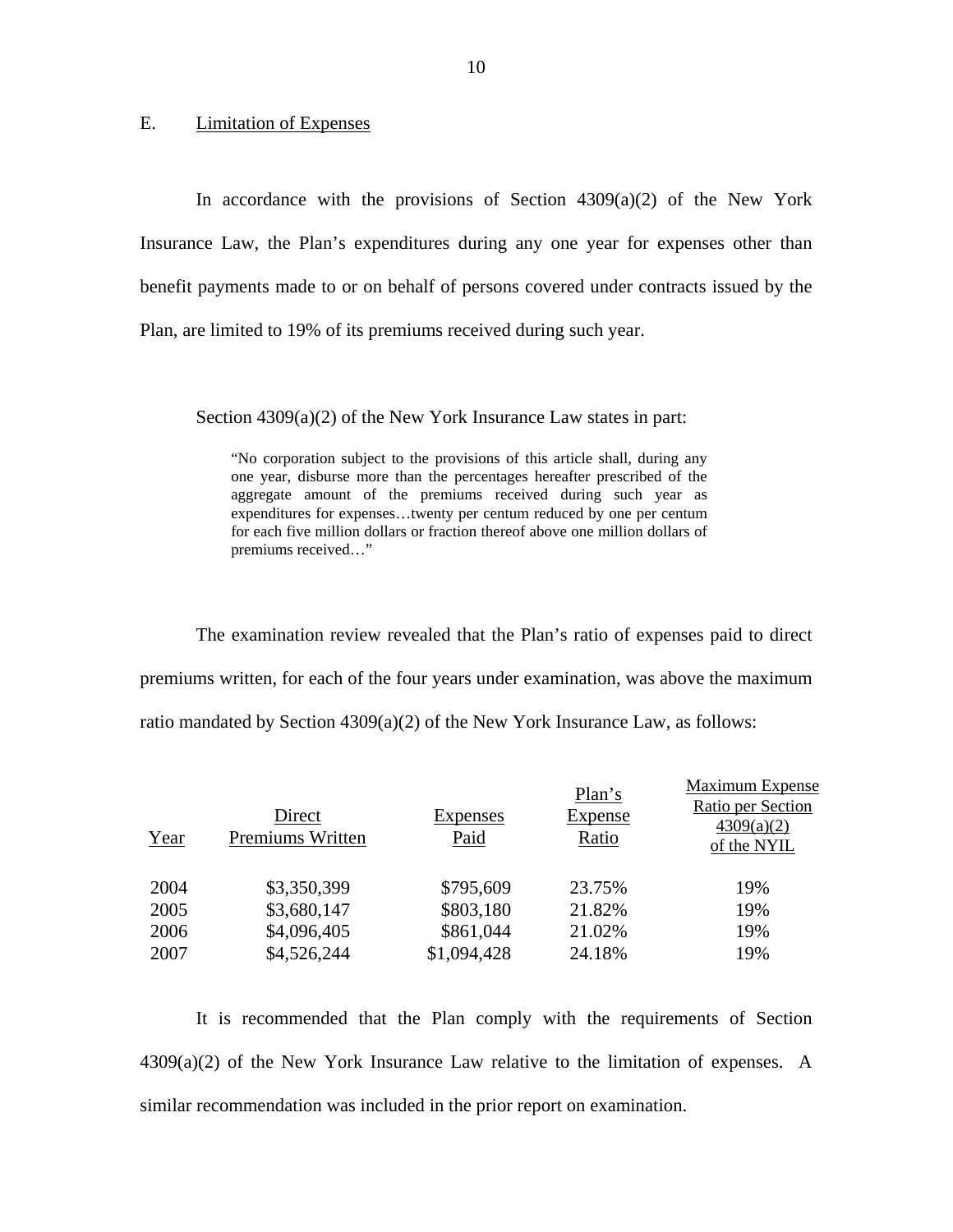#### Approval of Investments

<span id="page-12-0"></span>F. Approval of Investments<br>Section 1411(a) of the New York Insurance Law, states:

 The committee's minutes shall be recorded and a report submitted to the board of "No domestic insurer shall make any loan or investment, except as provided in subsection (h) hereof, unless authorized or approved by its board of directors or a committee thereof responsible for supervising or making such investment or loan. directors at its next meeting."

A review of the minutes of the Plan's board of directors and executive committee meetings held during the examination period revealed that the Plan failed to comply with the requirements of Section 1411(a) of the New York Insurance Law. Investment reports were provided to the board of directors on a periodic basis; however, specific investments were neither approved by the board nor by any committee thereof.

It is recommended that the Plan comply with the investment approval requirements of Section 1411(a) of the New York Insurance Law. A similar recommendation was included in the prior report on examination.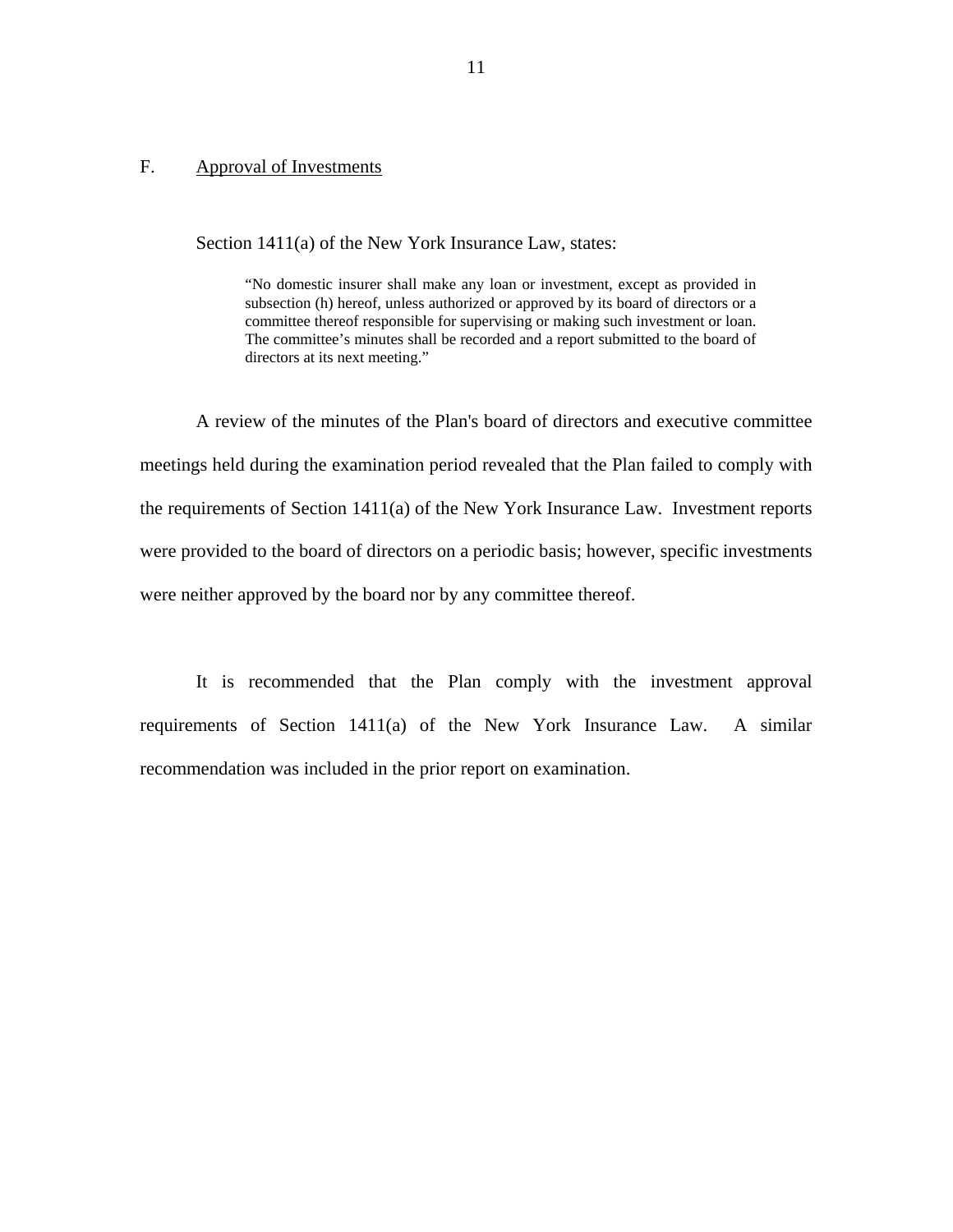### <span id="page-13-0"></span>G. CPA Contracted Duties

The Plan contracts with an independent certified public accountant (CPA) to perform the audit of its GAAP financial statements. In addition to this, such CPA firm also provides accounting services to the Plan for a negotiated fee, which includes: receiving financial information from the Plan; maintaining the general ledger of the Plan and posting entries to the Plan's general ledger, which are later reviewed and approved by the Plan's Treasurer.

Further, such CPA firm also compiled the data from the Plan's books of account to complete the New York statutory "Annual", "Quarterly" and "Supplement" filings during the examination period.

The American Institute of Certified Public Accountants (AICPA) has the following rule in place:

#### **01 Rule 101—Independence.**

"A member in public practice shall be independent in the performance of professional services as required by standards promulgated by bodies designated by Council".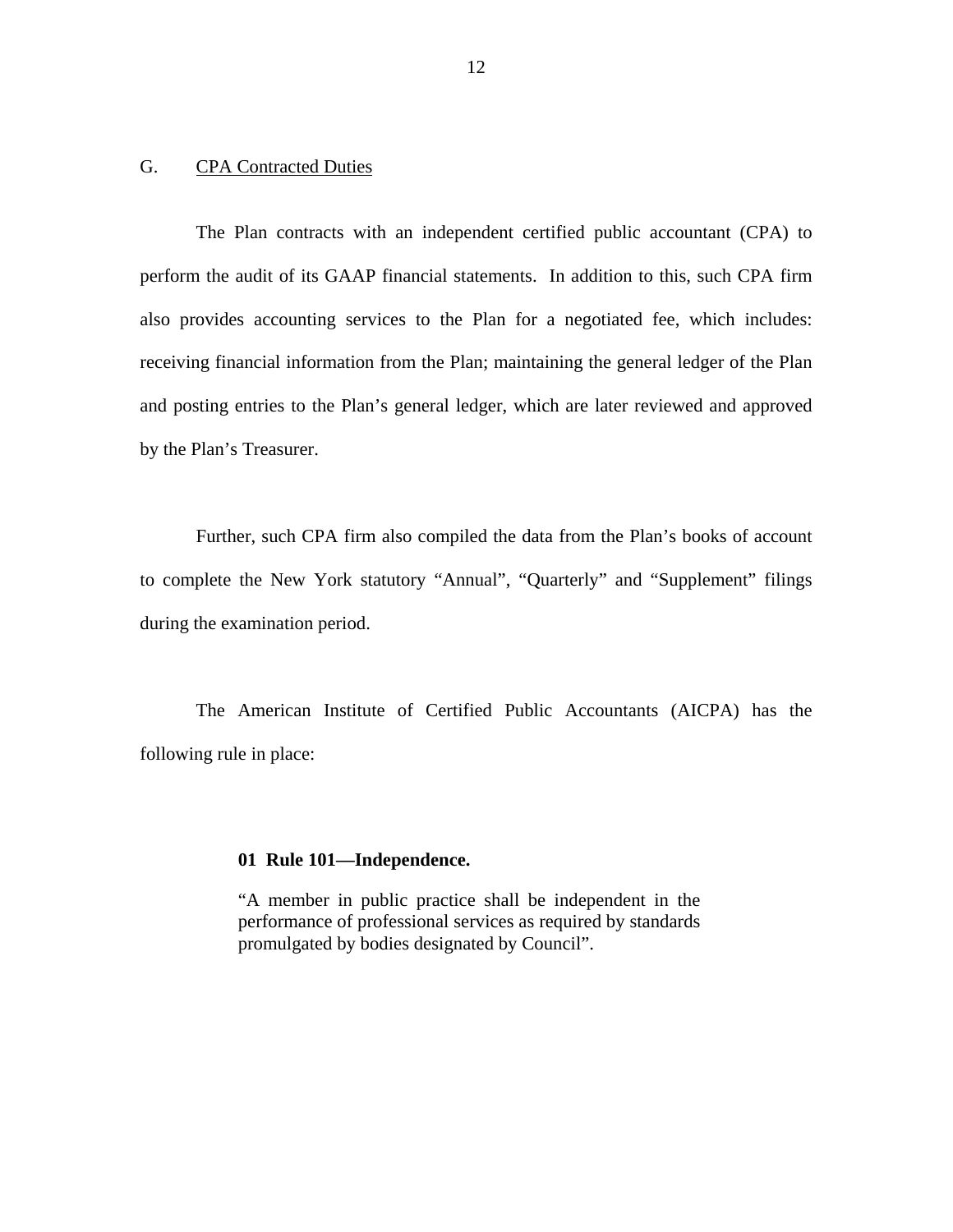It appears that the Plan's contracting arrangements with its CPA firm relative to services performed have violated the AICPA's rule regarding independence of duties performed by its CPA firm.

It is recommended that the Plan incorporate the principle of segregation of duties and cease the practice of having its CPA firm perform accounting and ancillary functions on the Plan's books of account that such CPA firm also audits.

It is also recommended that the Plan's board of directors review the practice of having its CPA firm conduct duties which appear to be in conflict with AICPA .01 Rule 101.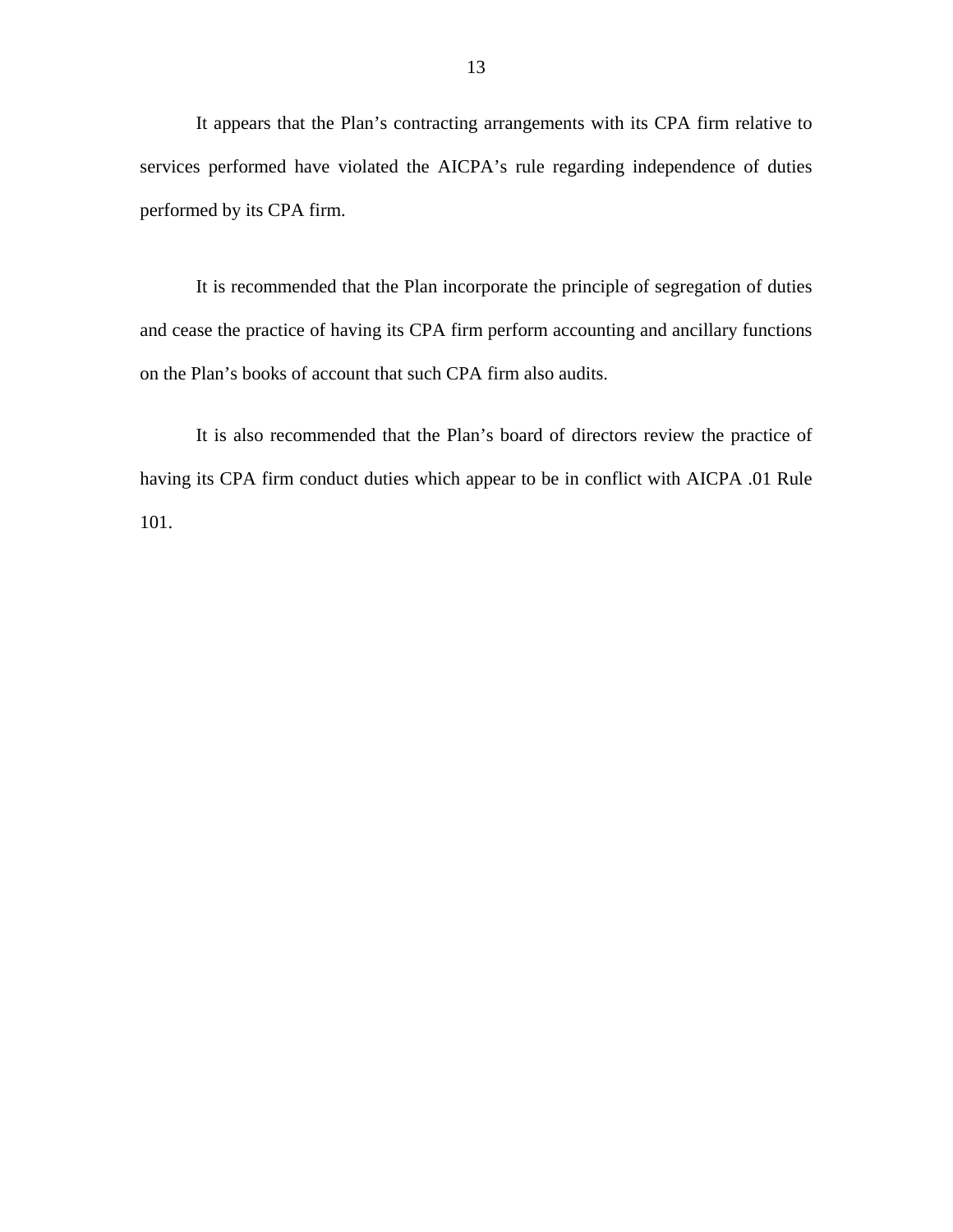# **4. FINANCIAL STATEMENTS**

# A. Balance Sheet

The following shows the assets, liabilities, capital and surplus as determined by this examination and as reported by the Plan as of December 31, 2007 (as per a revised filing made on October 23, 2008). This statement is the same as the balance sheet filed by the Plan.

| <b>Assets</b>                             | Examination   | Plan               |
|-------------------------------------------|---------------|--------------------|
| <b>Bonds</b>                              | \$4,703,716   | \$4,703,716        |
| Common stocks                             | 791,341       | 791,341            |
| Real estate                               | 292,386       | 292,386            |
| Cash and short-term investments           | 2,405,009     | 2,405,009          |
| Investment income due and accrued         | 52,929        | 52,929             |
| Uncollected premiums                      | 92,097        | 92,097             |
| Health care and other receivables         | 17,599        | 17,599             |
| <b>Total assets</b>                       | \$8,355,077   | \$8,355,077        |
| <b>Liabilities</b>                        |               |                    |
| Claims unpaid                             | \$2,670,000   | \$2,670,000        |
| Unpaid claims adjustment expenses         | 277,190       | 277,190            |
| Aggregate health policy reserves          | 95,000        | 95,000             |
| Premiums received in advance              | 2,396,442     | 2,396,442          |
| General expenses due or accrued           | 536,591       | 536,591            |
| Aggregate write-ins for other liabilities | 15,499        | 15,499             |
| <b>Total Liabilities</b>                  | \$5,990,722   | \$5,990,722        |
| <b>Capital and surplus</b>                |               |                    |
| <b>Statutory reserve</b>                  | \$<br>608,983 | \$<br>608,983      |
| Unassigned funds (surplus)                | 1,755,372     | 1,755,372          |
| Total reserves and unassigned funds       | \$2,364,355   | <u>\$2,364,355</u> |
| Total liabilities, capital and surplus:   | \$8,355,077   | \$8,355,077        |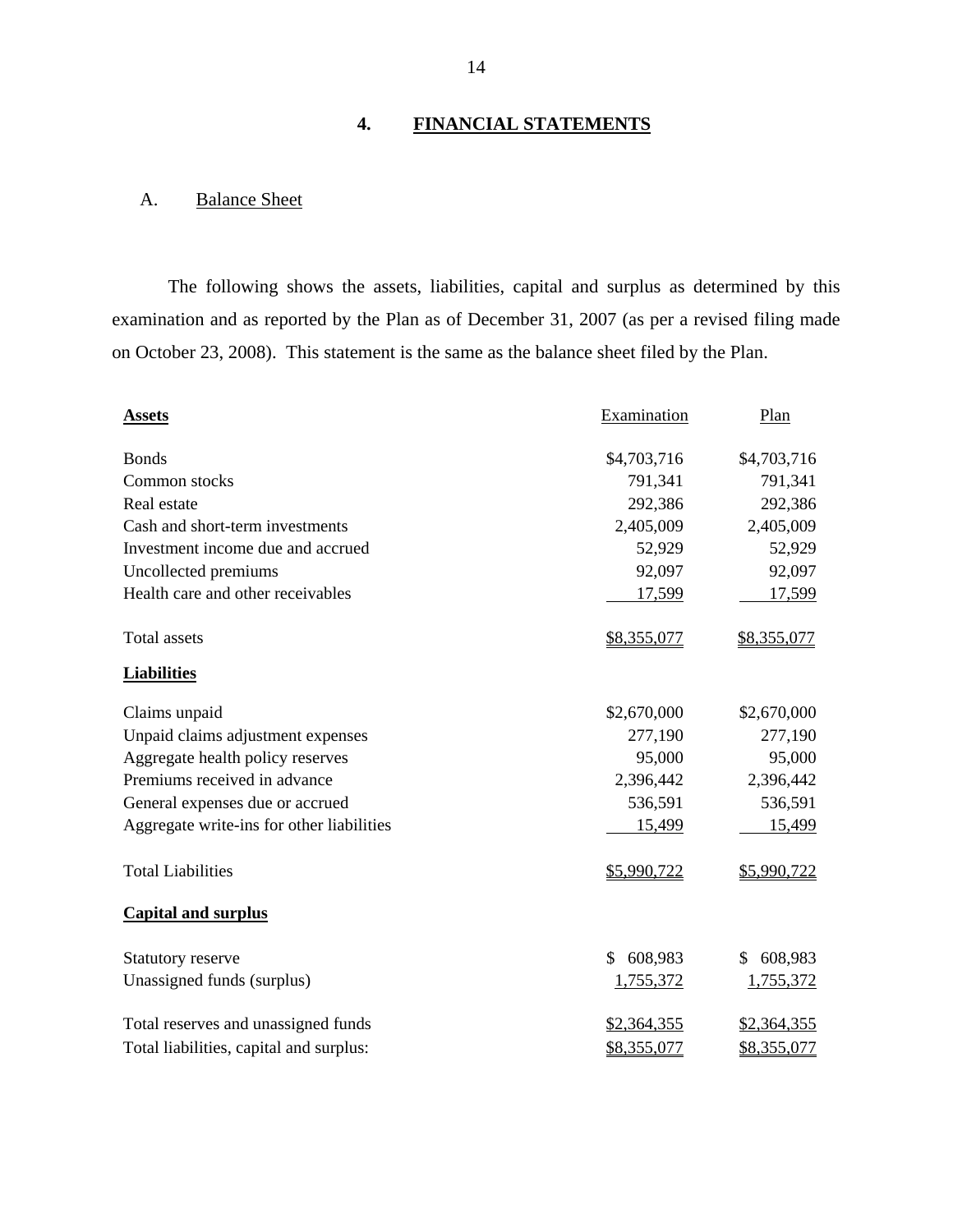Note: The Internal Revenue Service has not conducted any federal income tax audits of the Plan through tax year 2007. . The examiner is unaware of any potential exposure of the Plan to any tax assessment and no liability has been established here in relative to such contingency.

# B. Statement of Revenue, Expenses and Capital and Surplus

Capital and surplus decreased \$1,460,578 during the four-year examination

period, January 1, 2004 through December 31, 2007, detailed as follows:

#### Revenue

| Net premium income                               | \$15,653,195 |                      |
|--------------------------------------------------|--------------|----------------------|
| Net investment income                            | 650,024      |                      |
| Net realized capital gain                        | 95,344       |                      |
| Other income                                     | 134,702      |                      |
| Total revenue                                    |              | \$16,533,265         |
| <b>Expenses</b>                                  |              |                      |
| Claims incurred                                  | \$13,991,206 |                      |
| Claims adjustment expenses                       | 1,199,323    |                      |
| General administrative expenses                  | 2,354,938    |                      |
| Premium deficiency reserve                       | 95,000       |                      |
| Total expenses                                   |              | 17,640,467           |
| Net loss before federal and foreign income taxes |              | \$(1,107,202)        |
| Federal and foreign income taxes incurred        |              | (104, 817)           |
| Net loss                                         |              | <u>\$(1,002,385)</u> |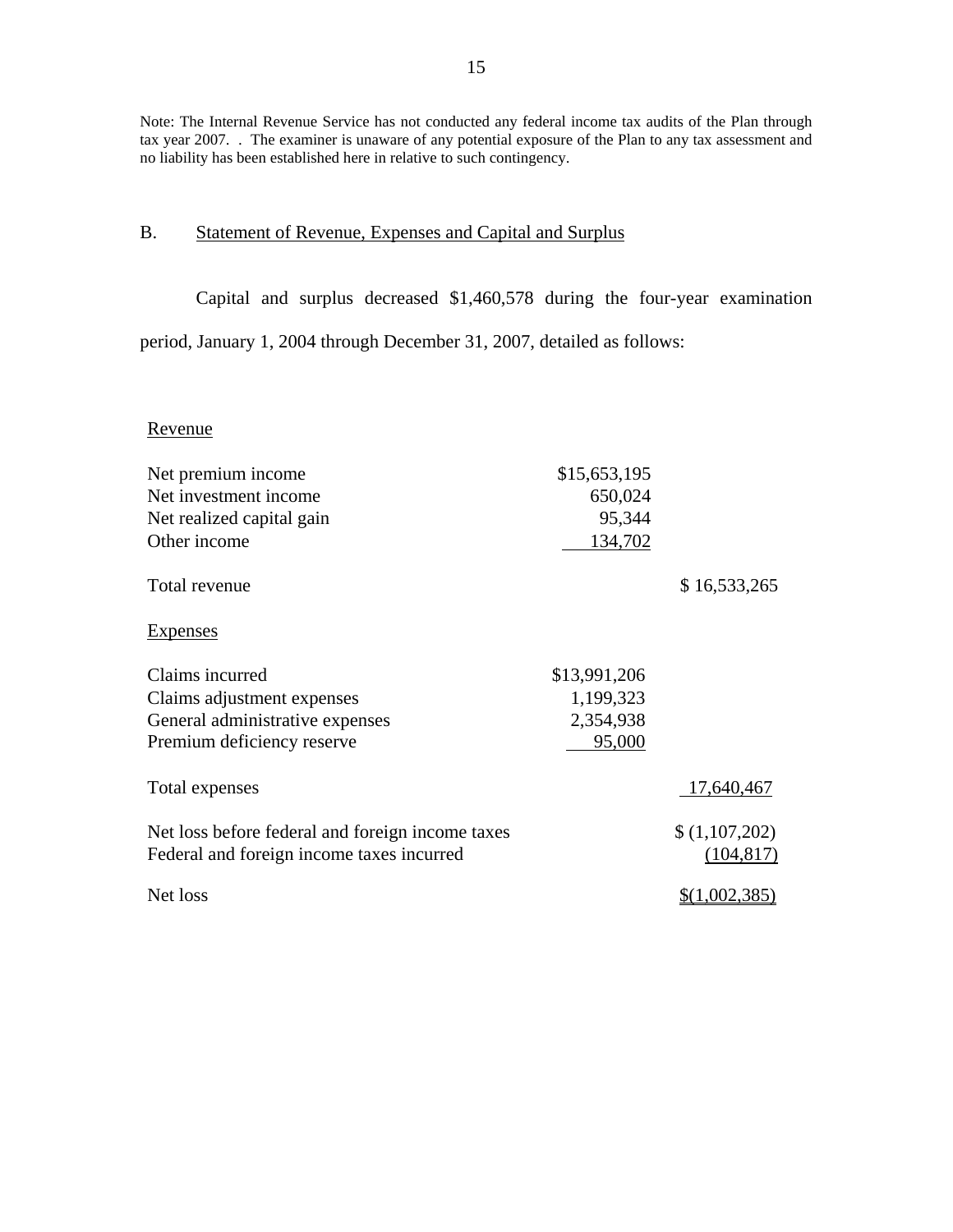Changes in Capital and Surplus

| Capital and surplus per report on examination<br>as of December 31, 2003 |                     |                      | \$3,824,933 |
|--------------------------------------------------------------------------|---------------------|----------------------|-------------|
|                                                                          | Gains in<br>Surplus | Losses in<br>Surplus |             |
| Net loss                                                                 |                     | \$(1,002,385)        |             |
| Change in net unrealized capital gains<br>Change in not admitted assets  | \$49,740            | (67, 933)            |             |
| Aggregate write-ins for losses in surplus                                | 0                   | (440,000)            |             |
| Net decrease in capital and surplus                                      |                     |                      | (1,460,578) |
| Surplus per report on examination<br>as of December 31, 2007             |                     |                      |             |

# **5. CLAIMS UNPAID**

The examination liability of \$2,670,000 for the above captioned account is the same as the amount reported by the Plan in its filed annual statement as of December 31, 2007.

The examination analysis of the claims unpaid reserve was conducted in accordance with generally accepted actuarial principles and practices and was based on statistical information contained in the Plan's internal records and its filed annual statements as verified by the examiner during the examination. The examination reserve was based upon actual payments made through a point in time, plus an estimate for claims remaining unpaid at that date. Such estimate was calculated based on actuarial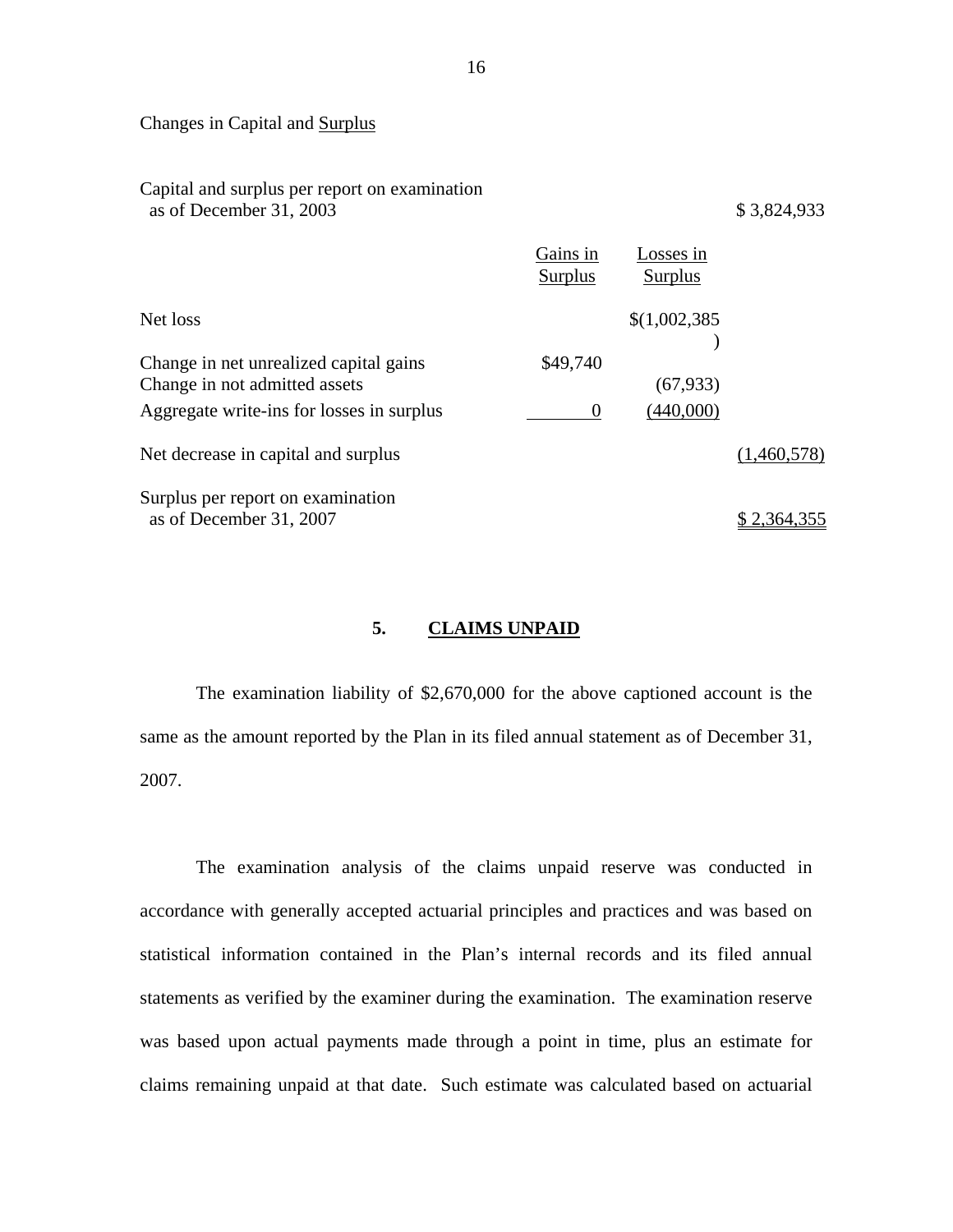<span id="page-18-0"></span>principles, which utilized the Plan's experience in projecting the ultimate cost of claims incurred on or prior to December 31, 2007.

#### **6. MARKET CONDUCT ACTIVITIES**

In the course of this examination, a review was made of the manner in which the Plan conducts its business practices and fulfills its contractual obligations to policyholders and claimants. The review was general in nature and is not to be construed to encompass the more precise scope of a market conduct examination. The review was directed at the practices of the Plan in the following major areas:

### A. Claims Processing

B. Explanation of Benefits Statements

#### A. Claims Processing

A claims review was performed by using a limited, stop and go sampling methodology, stratified by dollar value and adjudication code, covering the claims processed in 2007, in order to evaluate the overall accuracy and compliance environment of the Company's claims processing.

The stratified sampling process, which was performed using ACL for Windows©, an auditing software program, was devised to test various attributes deemed to be necessary for the successful processing of claims. The objective of the sampling process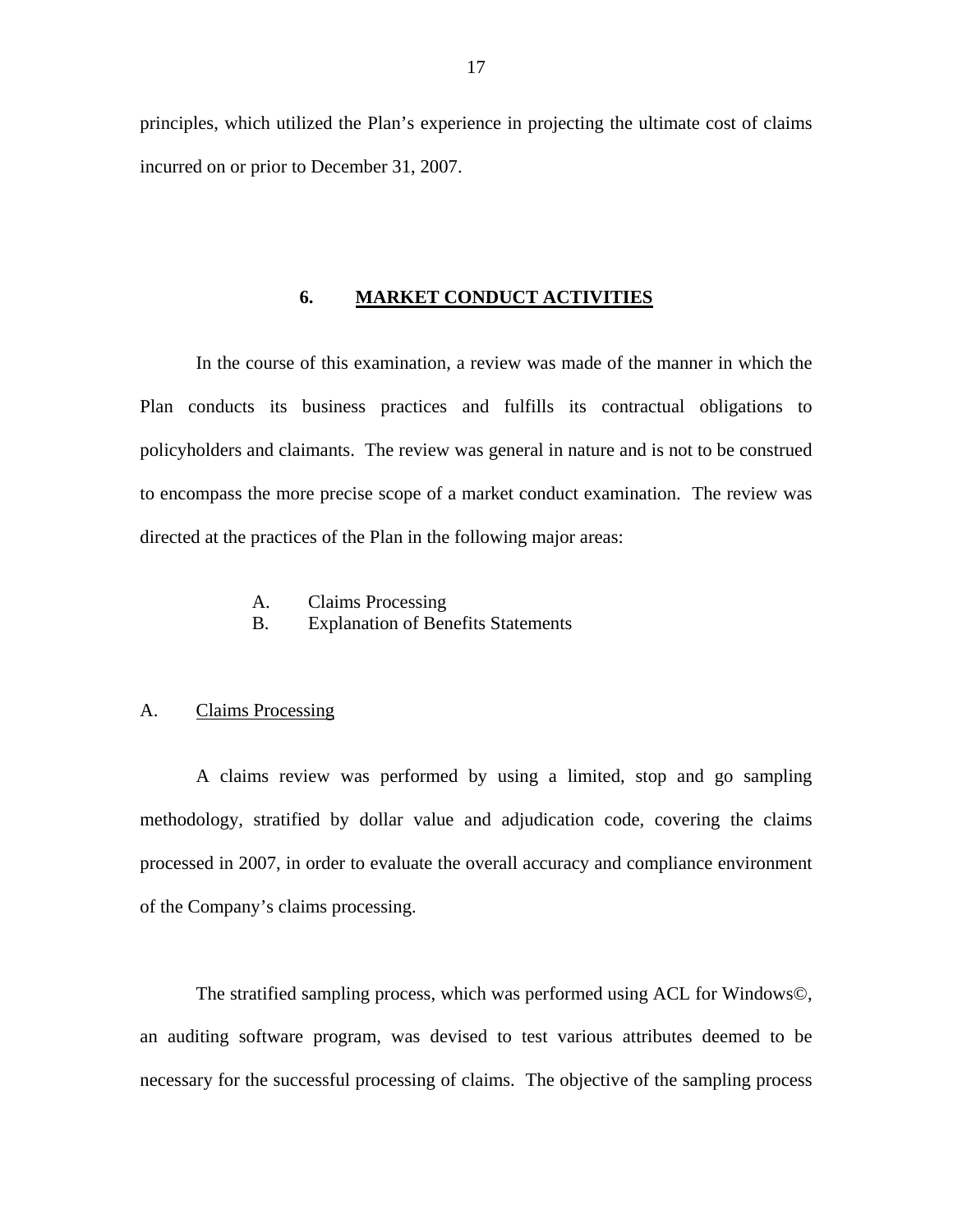was to be able to test and reach conclusions about all predetermined attributes, individually or on a combined basis. For example, if ten attributes were being tested, conclusions about each attribute individually or on a collective basis could be concluded for each item in the sample. The review incorporated processing attributes used by the Plan in its analysis of claims processing. The sample size was comprised of 33 claims.

There were no errors noted with regard to the thirty-three claims reviewed.

During the aforementioned claims review, it was noted that the Plan maintains a claims status entitled, "Settled/No Payment", which denotes that such claims have not reached final adjudication. In cases where the Plan receives a claim form and a bill and then requests an EOB from the primary insurance carrier but does not receive it, the Plan's practice is to keep the claim open as pending.

It is also the Plan's practice to keep claims open as pending with a status "Awaiting Requested Information", if no information is received within 30 days of the request for information. The Plan sends a letter informing the recipient that the claim is being made inactive, but would be processed at the time that the requested information is submitted. The claim may reside for six years in the claims system without ever being truly adjudicated; even if the claim has no real reasonable possibility of ever having to be paid. The claims are purged from the system after six years.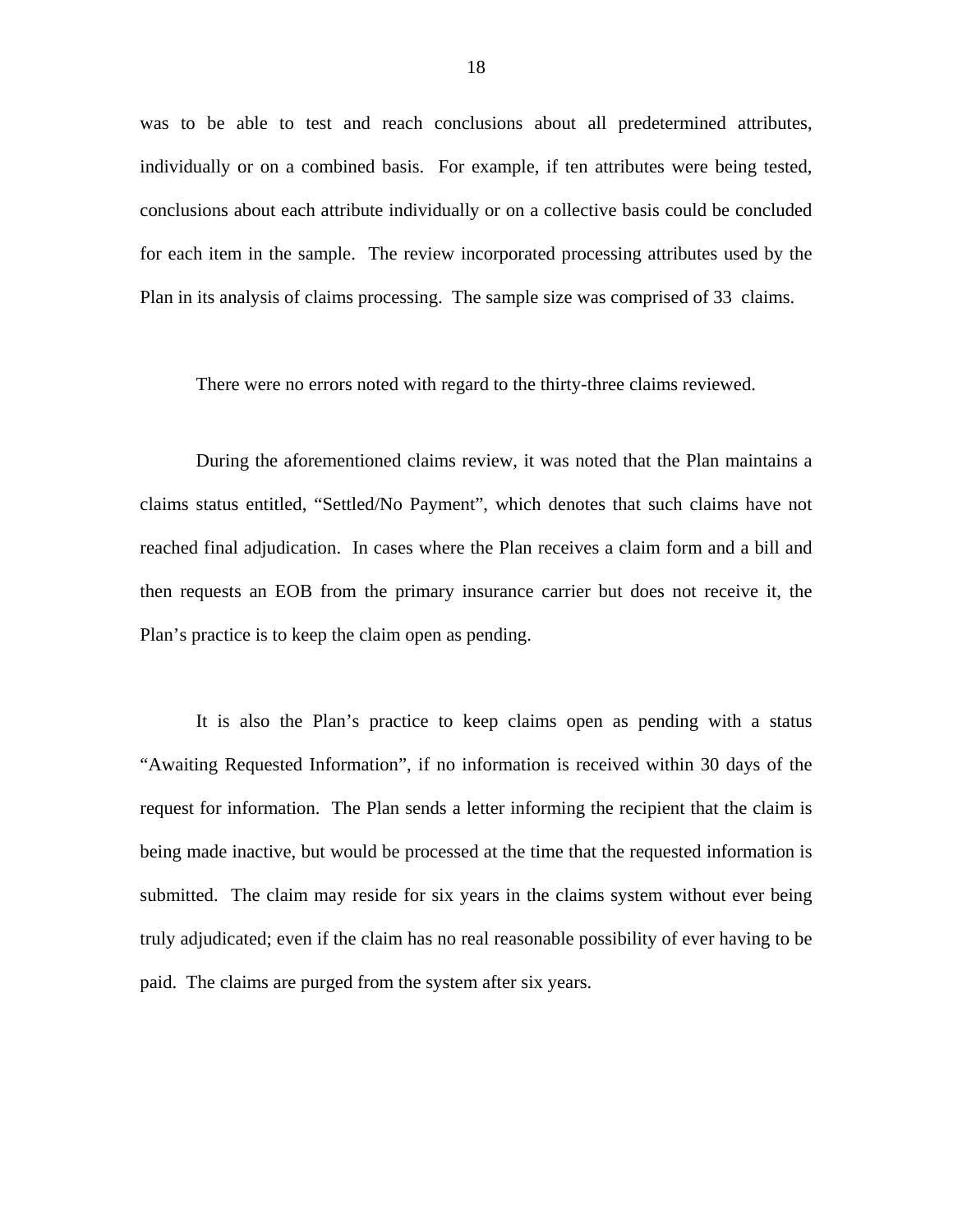<span id="page-20-0"></span>It is recommended that the Plan adopt procedures to complete the adjudication of all claims within twelve months from the date the claim is received.

In addition, it is recommended that the Plan deny claims for which information necessary to process the claim was requested but not received, and issue an EOB to the subscriber in compliance with Section 3234 of the New York Insurance Law.

Similar recommendations were included within the prior report on examination.

#### B. Explanation of Benefits Statements

As part of the review of the Plan's claims practices and procedures, an analysis of the Explanation of Benefits Statements (EOBs) sent to subscribers and/or providers by Pupil Benefits Plan was performed. An EOB is an important link between the subscriber, provider, and the Plan. It should clearly communicate to the subscriber and/or provider that the Plan has processed a claim and how that claim was processed. It should correctly describe the charges submitted, the date the claim was received, the amount allowed for the services rendered, and show any balance owed by the subscriber. It should also serve as the necessary documentation to recover any money from coordination of benefits with other carriers.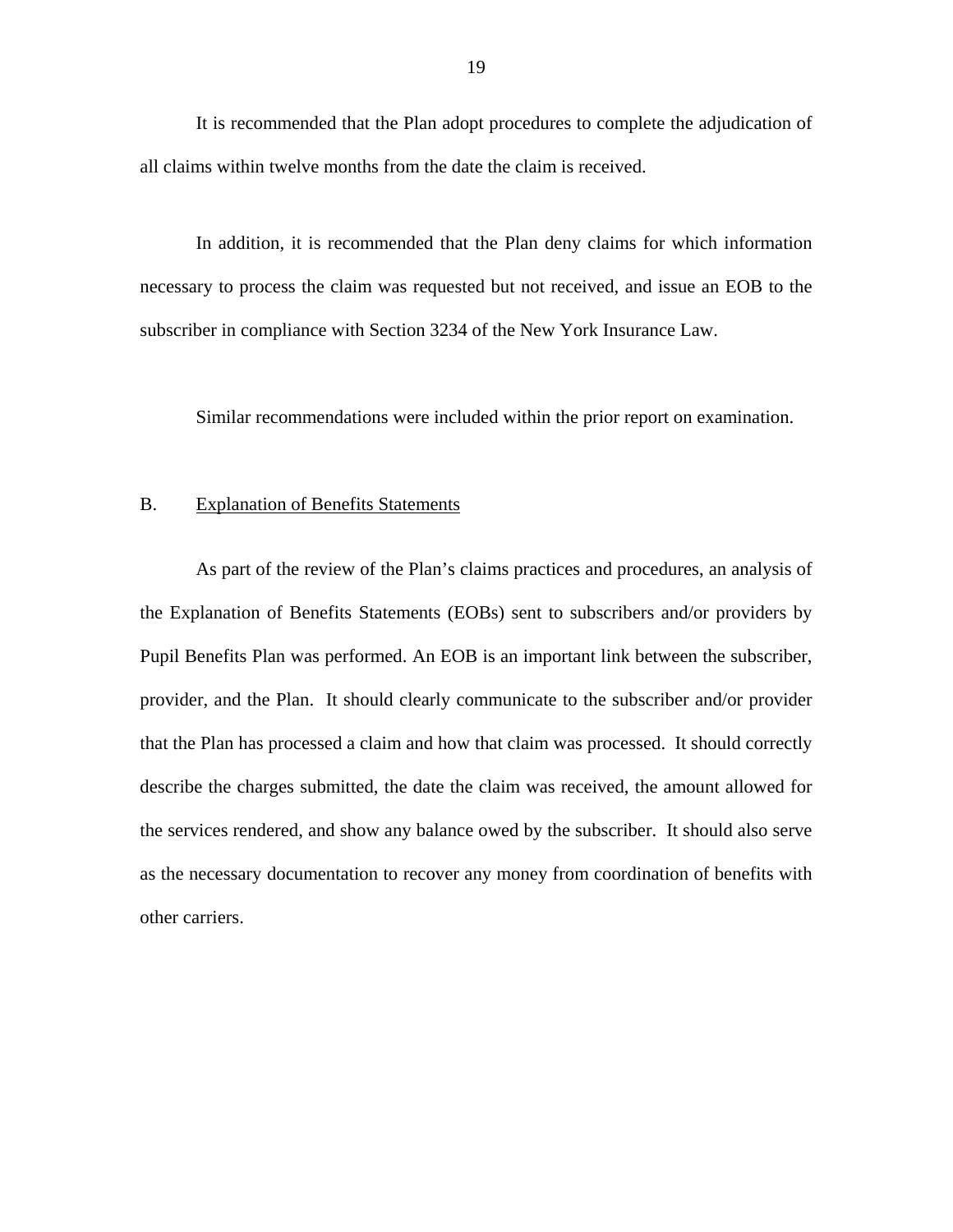New York Insurance Law Section 3234(a) states in part:

"Every insurer, including health maintenance organizations … is required to provide the insured or subscriber with an explanation of benefits form in response to the filing of any claim under a policy…"

Section 3234(b) of the New York Insurance Law, states:

"The explanation of benefits form must include at least the following:

(1) the name of the provider of service the admission or financial control number, if applicable;

(2) the date of service;

(3) an identification of the service for which the claim is made;

(4) the provider's charge or rate;

(5) the amount or percentage payable under the policy or certificate after deductibles, co-payments, and any other reduction of the amount claimed;

(6) a specific explanation of any denial, reduction, or other reason, including any other third-party payer coverage, for not providing full reimbursement for the amount claimed; and

 notification that failure to comply with such requirements may lead to (7) a telephone number or address where an insured or subscriber may obtain clarification of the explanation of benefits, as well as a description of the time limit, place and manner in which an appeal of a denial of benefits must be brought under the policy or certificate and a forfeiture of a consumer's right to challenge a denial or rejection, even when a request for clarification has been made."

A review of a sample of the Plan's paid and denied claims for members/providers residing or located in New York, adjudicated during the year 2007 was performed. The review revealed that EOBs issued by the Plan failed to contain all of the information required by Section 3234(b)(7) of the New York Insurance Law. The Plan's subscribers were thus not informed of their appeal rights. Therefore, all paid or wholly/partially denied claims processed for New York subscribers and/or providers were in violation of Section 3234(b) of the New York Insurance Law.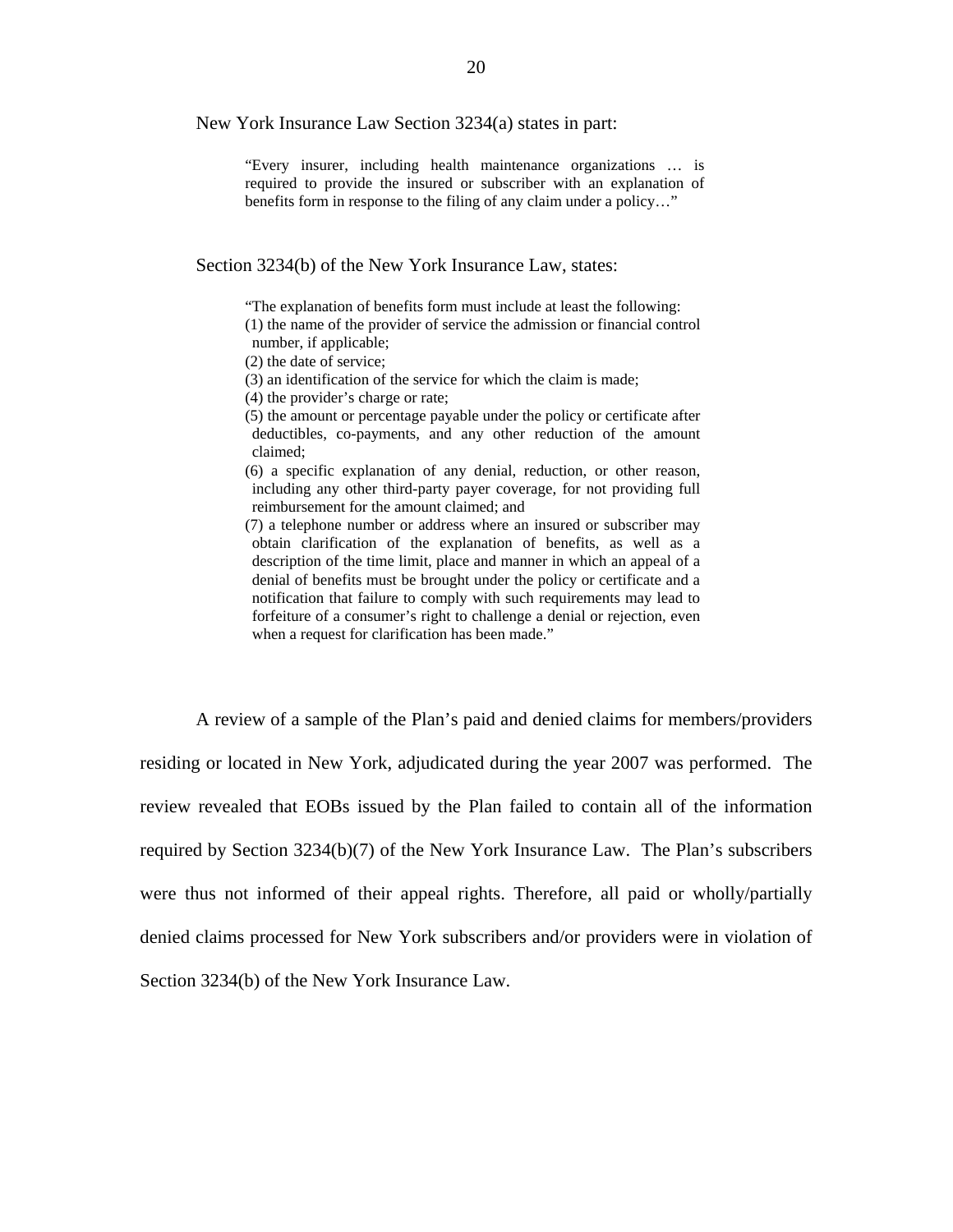It was determined that approximately 14,200 deficient EOBs were sent to subscribers and providers during 2007.

As a temporary measure, the Plan, beginning on May 7, 2008, when the above deficiency was brought to the attention of Plan management by the examiner, began including a one-page insert with its issued EOBs that notified payees of their appeal rights.

It is recommended that the Plan issue EOBs that include all of the requisite information required by Sections 3234(a) and (b) of the New York Insurance Law. A similar recommendation was included in the prior report on examination.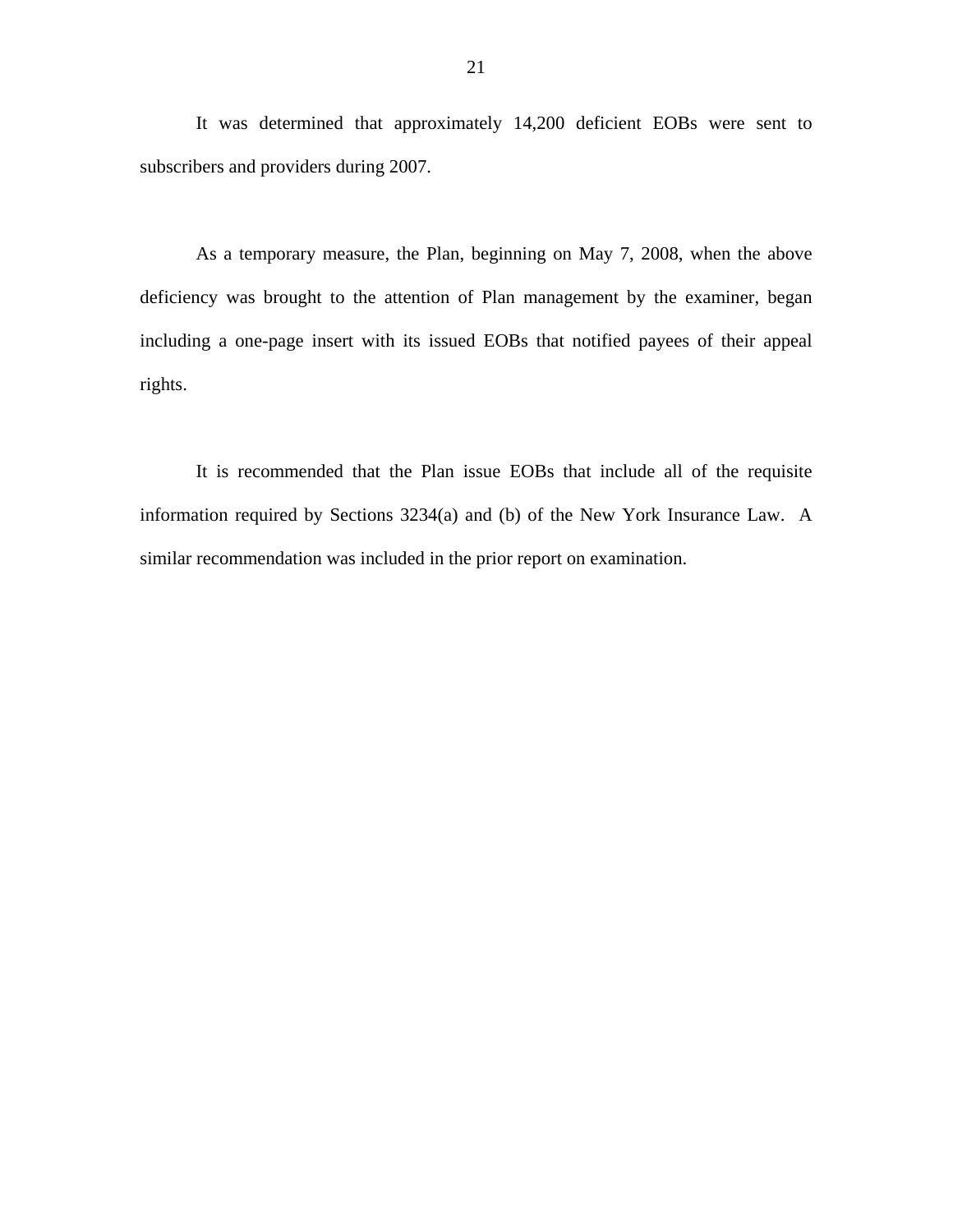#### <span id="page-23-0"></span>**7. COMPLIANCE WITH PRIOR REPORT ON EXAMINATION**

The prior report on examination as of December 31, 2003, contained the following twelve (12) comments and recommendations (page numbers refer to the prior report on examination):

#### ITEM NO.

#### PAGE NO.

1. It is recommended that the Plan change the composition of its 6 Board of Directors to be in compliance with Section  $4301(k)(1)(A)$ &(B) of the New York Insurance Law.

The Plan has complied with this recommendation.

2. In accordance with Section  $4301(k)(4)$  of the New York  $7$ Insurance Law, it is recommended that Directors Daniel DiChristina, M.D., Barbara Felice, Ritchie Parrotta and Martha Slack forfeit their office immediately.

> The Plan has complied with this recommendation. Ms. Slack, after being removed and taking a one year hiatus, was reappointed as a director. Her attendance has been satisfactory since her reappointment to the board.

3. It is recommended that the Plan comply with Section 10 4309(a)(2) of the New York Insurance Law relative to the limitation of expenses.

> The Plan has failed to comply with this recommendation and a similar recommendation is included within this report on examination.

4. The Plan was in violation of Section 1409(a) of the New York 11 State Insurance Law, which prohibits an insurer to have more than 10% of its net admitted assets invested in any one entity. It is recommended that the Plan comply with the investment limitation of Section 1409(a) of the New York Insurance Law.

The Plan has complied with this recommendation.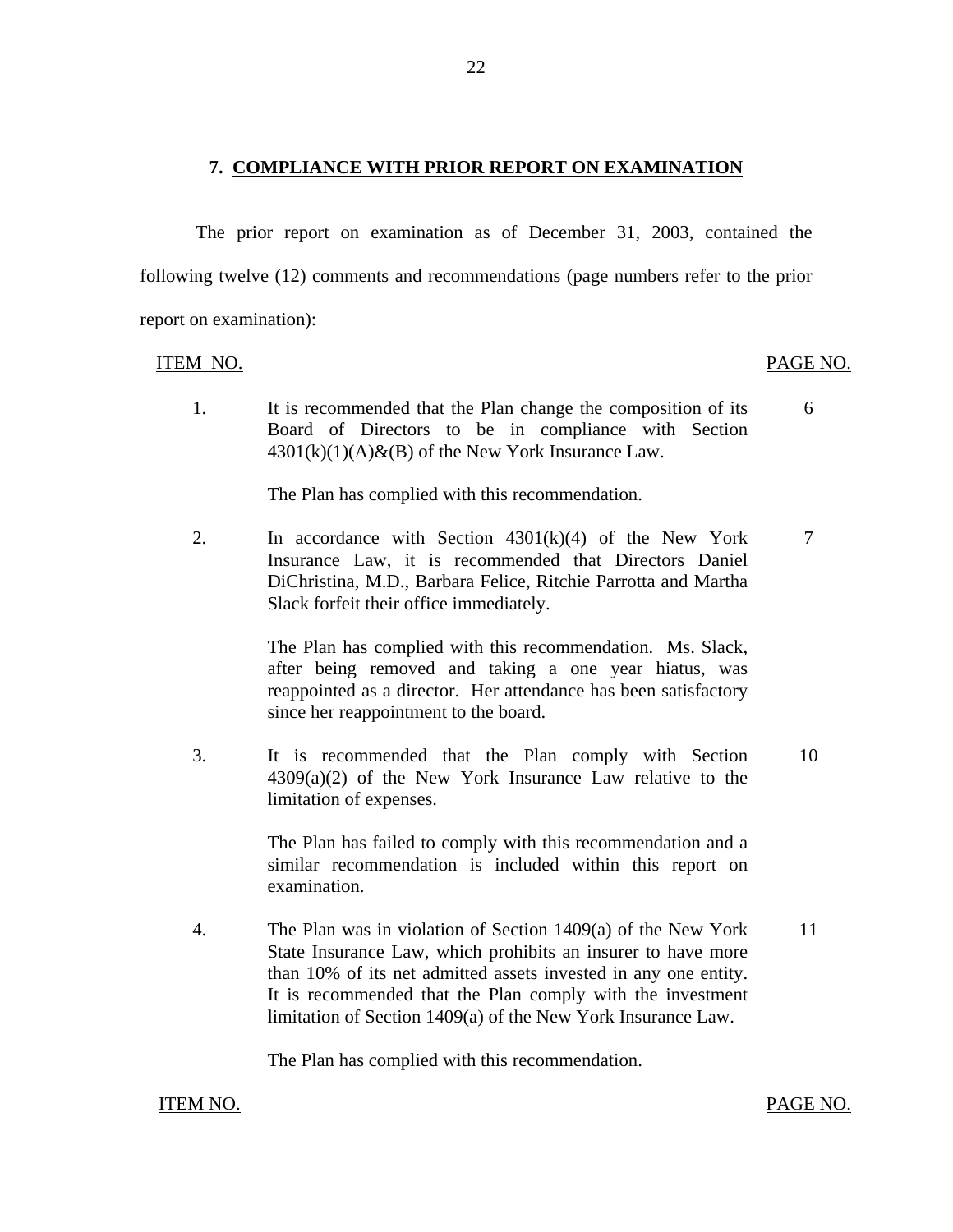12

The Plan has failed to comply with this recommendation and a similar recommendation is included within this Report on Examination..

6. It is recommended that the Plan execute a proper custodian agreement with a bank for its investment and sweep accounts. The custodian agreement should include the prudent protective provisions as set forth in the Department's guidelines. 13

The Plan has complied with this recommendation.

7. It is recommended that the Plan execute a new investment agreement with its investment advisor, which provides for adequate control on the part of the Plan over its securities. It is further recommended that such agreement should preclude the investment advisor from acting as a custodian of the Plan's securities. 13

The Plan has complied with this recommendation.

8. It is recommended that only one person should have the key to the safe where the Plan's blank checks are stored. The Plan's safe should remain locked at all times. In addition, it is recommended that two manual signatures be required for checks over a specified amount that is approved by the Board of Directors. 14

The Plan has complied with this recommendation.

9. It is recommended that the Plan establish a follow-up procedure and send an initial letter of inquiry to the payee for all checks which remain outstanding for six months from the date of issue. 15

The Plan has complied with this recommendation.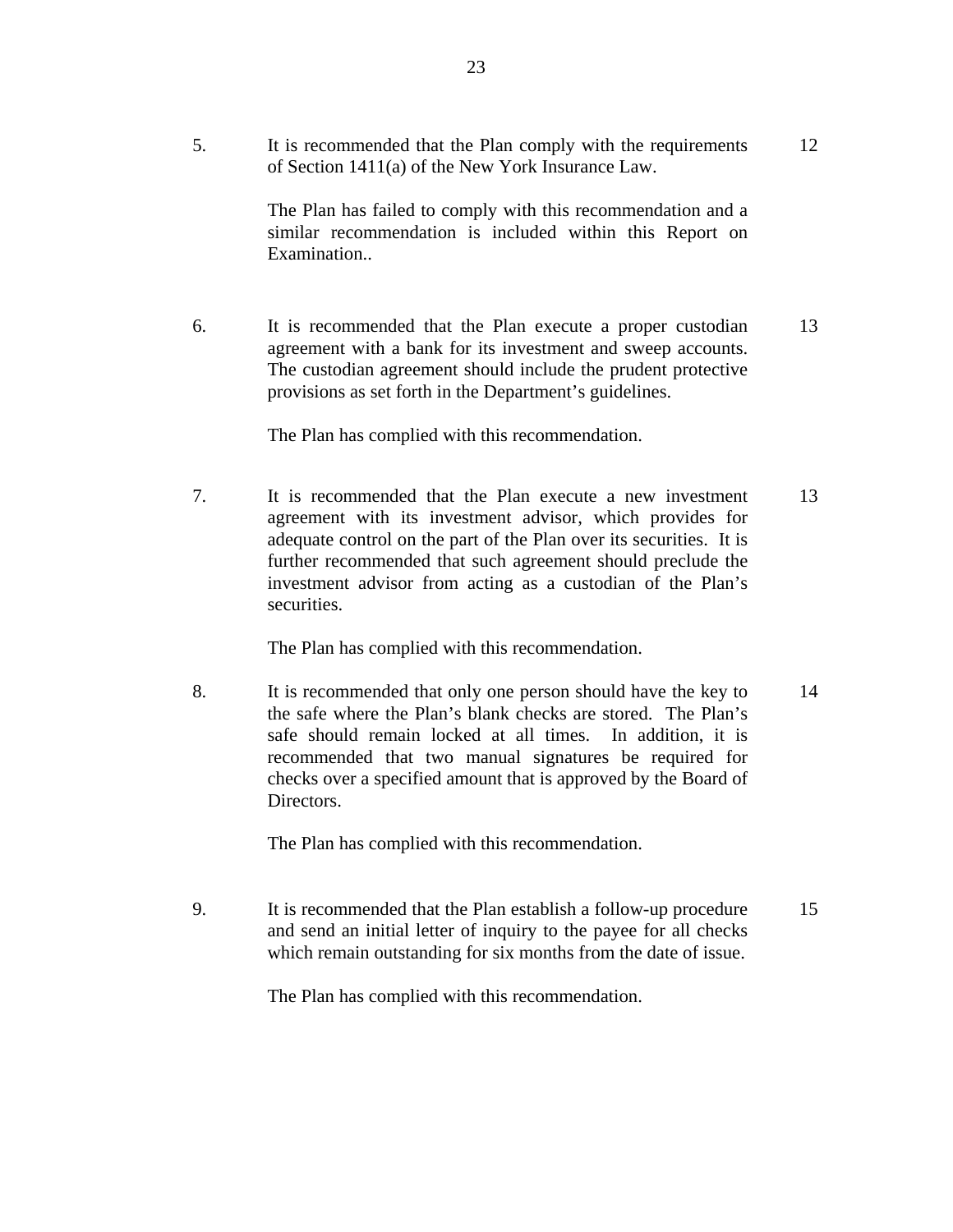#### **ITEM NO.** ITEM NO. PAGE NO.

10. It is recommended that the Plan comply with the Insurance Department Regulation No. 64 (11NYCRR 216.0(e)(6)) and distribute a copy of Regulation No. 64 to every person directly responsible for the supervision, handling and settlement of claims subject to such regulation. It is further recommended that the Plan satisfy itself that all such personnel are thoroughly conversant with, and are complying with Regulation No. 64. 20

The Plan has complied with this recommendation.

11. It is recommended that the Plan adopt procedures to complete the adjudication of all claims within 12 months from the date the claim is received except in specific situations where additional time is warranted. 21

> In addition, it is recommended that the Plan deny claims for which information necessary to process the claim was requested, but not received and issue an EOB to the subscriber, in compliance with Section 3234 of the New York Insurance Law.

> The Plan has failed to comply with these recommendations and similar recommendations included within this report on examination.

12. It is recommended that the Plan issue EOBs that include all of the requisite information required by Sections 3234(a) and (b) of the New York Insurance Law. Accordingly, subscribers will be properly informed of their appeal rights and how their claims are processed. 23

> The Plan has failed to comply with this recommendation and a similar recommendation is made in this report.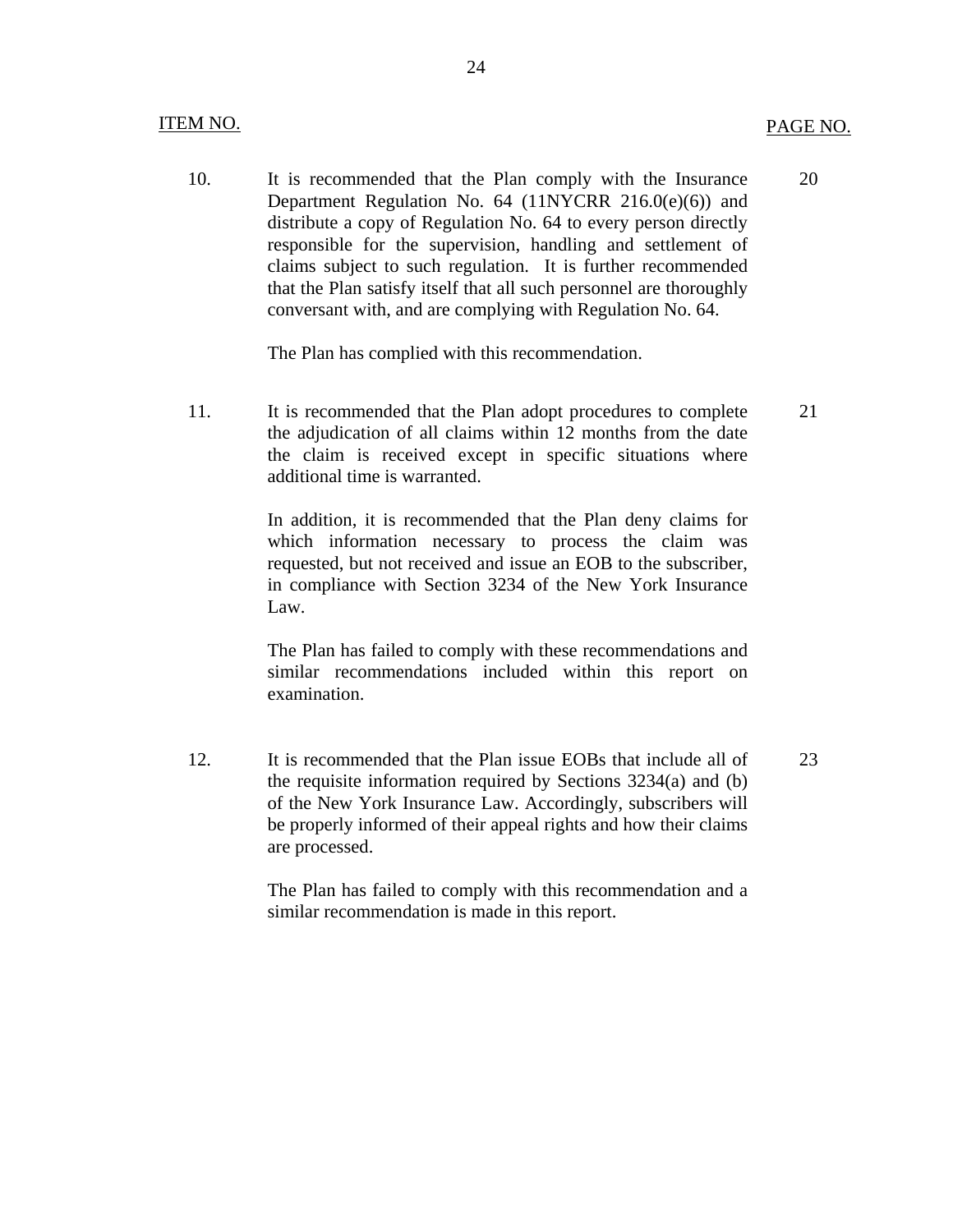#### **8. SUMMARY OF COMMENTS AND RECOMMENDATIONS**

#### PAGE NO.

#### A. **Description of Plan**

**ITEM** 

It is recommended that the Plan report the proper date of its incorporation and commencement of business within its future statutory filings with this Department. 4

#### B. **Management and Controls**

It is recommended that the Plan amend its by-laws to reflect compliance with Section 4301(k)(1) of the New York Insurance Law. 7

It is further recommended that the Plan's board be constructed to comply with Section  $4301(k)(1)$  of the New York Insurance Law. 7

## C. **Limitation of Expenses**

It is recommended that the Plan comply with the requirements of Section 4309(a)(2) of the New York Insurance Law relative to the limitation of expenses. 11

A similar recommendation was included in the prior Report on Examination.

#### D. **Approval of Investments**

It is recommended that the Plan comply with the investment approval requirements of Section 1411(a) of the New York Insurance Law. 11

A similar recommendation was included in the prior report on examination.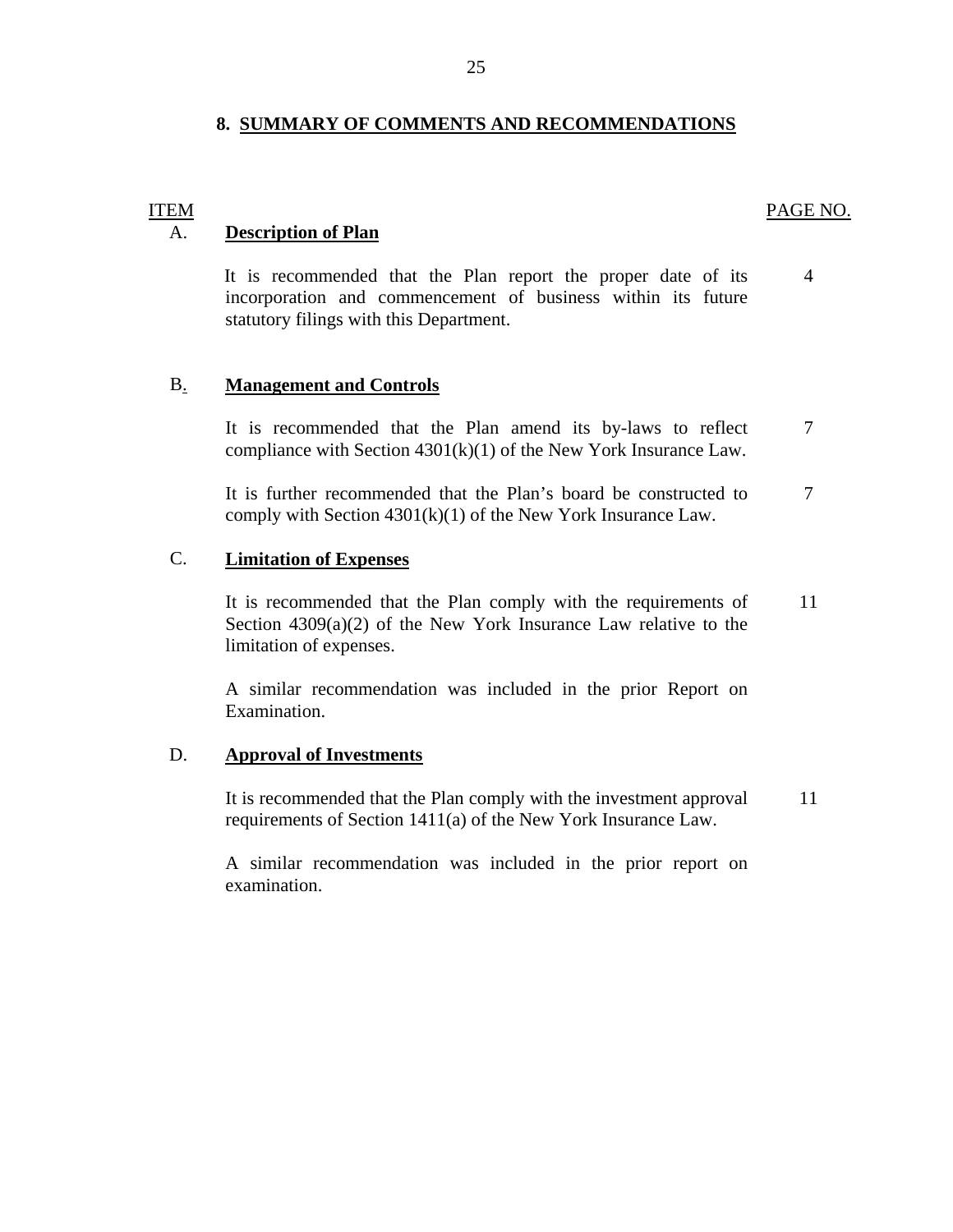# **ITEM**

# E. **CPA Contracted Duties**

- i. It is recommended that the Plan incorporate the principle of segregation of duties and cease the practice of having its CPA firm perform accounting and ancillary functions on the Plan's books of account that such CPA firm also audits. 13
	- 13
- ii. It is also recommended that the Plan's board of directors review the practice of having its CPA firm conduct duties which appear to be in conflict with AICPA .01 Rule 101.

# F. **Claims Processing**

- i. It is recommended that the Plan adopt procedures to complete the adjudication of all claims within twelve months from the date the claim is received. 19
- ii. In addition, it is recommended that the Plan deny claims for which information necessary to process the claim was requested but not received, and issue an EOB to the subscriber in compliance with Section 3234 of the New York Insurance Law. 19

Similar recommendations were included in the prior Report on Examination.

# G. **Explanation of Benefits Statements (EOBs)**

It is recommended that the Plan issue EOBs that include all of the requisite information required by Sections 3234(a) and (b) of the New York Insurance Law. A similar recommendation was included in the prior Report on Examination. 21